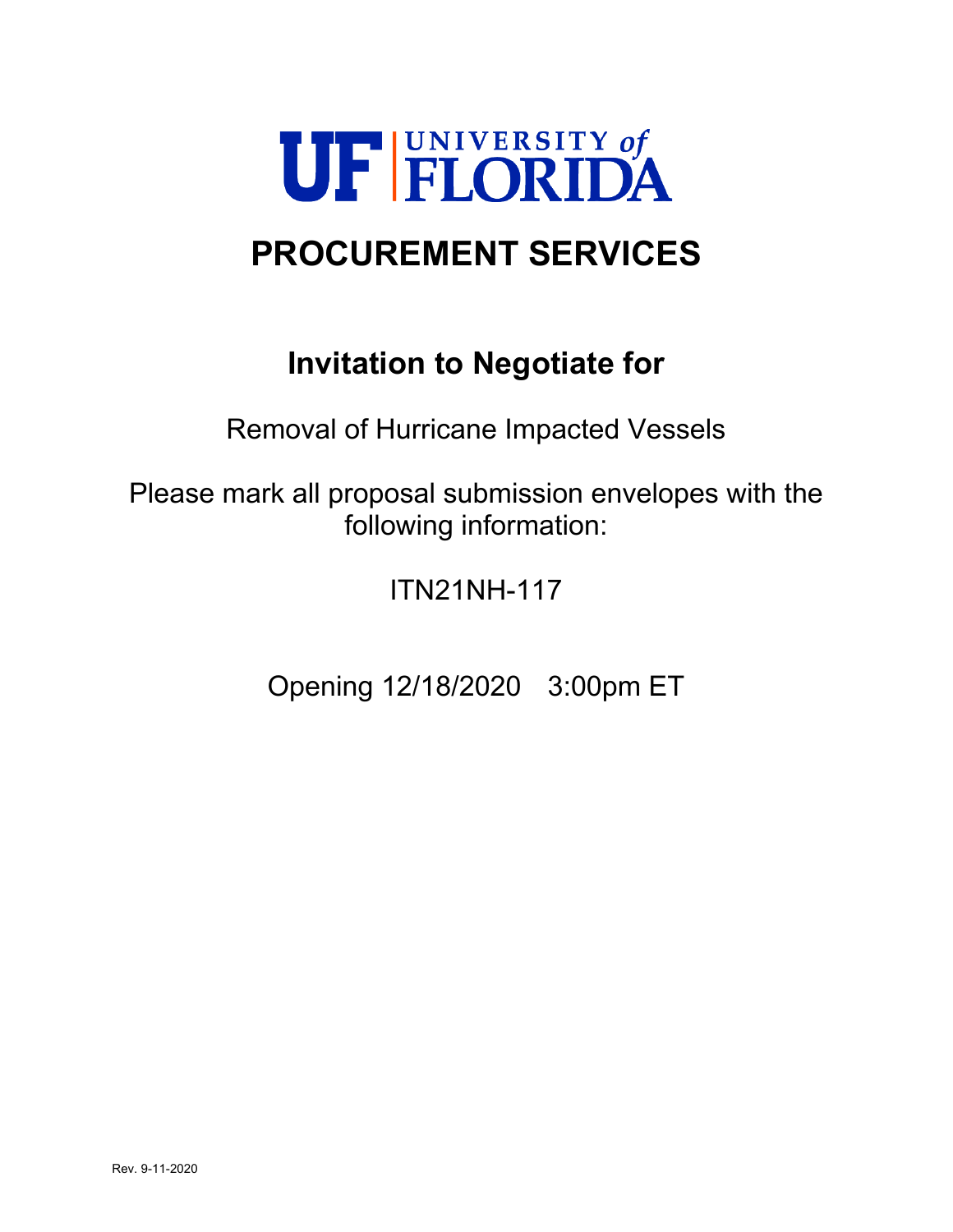# **Contents**

| 1.0 |        |                                                                              |  |
|-----|--------|------------------------------------------------------------------------------|--|
|     | 1.1    |                                                                              |  |
|     | 1.2    |                                                                              |  |
|     | 1.3    |                                                                              |  |
|     | 1.4    |                                                                              |  |
|     | 1.5    |                                                                              |  |
|     |        |                                                                              |  |
| 2.0 |        |                                                                              |  |
|     | 2.1    |                                                                              |  |
|     | 2.2    |                                                                              |  |
|     | 2.3    |                                                                              |  |
|     | 2.4    |                                                                              |  |
|     | 2.5    | Vendor Protest Procedure; Notice of Proposal Protest Bonding Requirement  10 |  |
|     | 2.6    | Contractual Intent/Right to Terminate and Recommence ITN Process 11          |  |
|     | 2.7    |                                                                              |  |
|     | 2.8    |                                                                              |  |
|     | 2.9    |                                                                              |  |
|     | 2.10   | Determination of and Information Concerning Vendor's Qualifications  11      |  |
|     | 2.11   |                                                                              |  |
|     | 2.12   | Rejection of Vendor Counter-offers, Stipulations and Other Exceptions  12    |  |
|     | 2.13   |                                                                              |  |
|     | 2.14   |                                                                              |  |
| 3.0 |        |                                                                              |  |
|     | 3.1    |                                                                              |  |
|     | 3.2    |                                                                              |  |
|     | 3.3    |                                                                              |  |
|     |        |                                                                              |  |
| 4.0 |        |                                                                              |  |
|     | 4.1    |                                                                              |  |
|     | 4.1.1  |                                                                              |  |
|     | 4.1.2  |                                                                              |  |
|     | 4.1.3  |                                                                              |  |
|     | 4.1.4  |                                                                              |  |
|     | 4.1.5  |                                                                              |  |
|     | 4.1.6  |                                                                              |  |
|     | 4.2    |                                                                              |  |
|     | 4.2.1  |                                                                              |  |
|     | 4.2.2  |                                                                              |  |
|     | 4.2.3  |                                                                              |  |
|     | 4.2.4  |                                                                              |  |
|     | 4.2.5  | Questions, Communications and Inquires between the University and Vendors 16 |  |
|     | 4.2.6  | Addenda and the University's Response to Communications from Vendor  17      |  |
|     | 4.2.7  |                                                                              |  |
|     | 4.2.8  |                                                                              |  |
|     | 4.2.9  |                                                                              |  |
|     | 4.2.10 |                                                                              |  |
|     | 4.2.11 |                                                                              |  |
|     |        |                                                                              |  |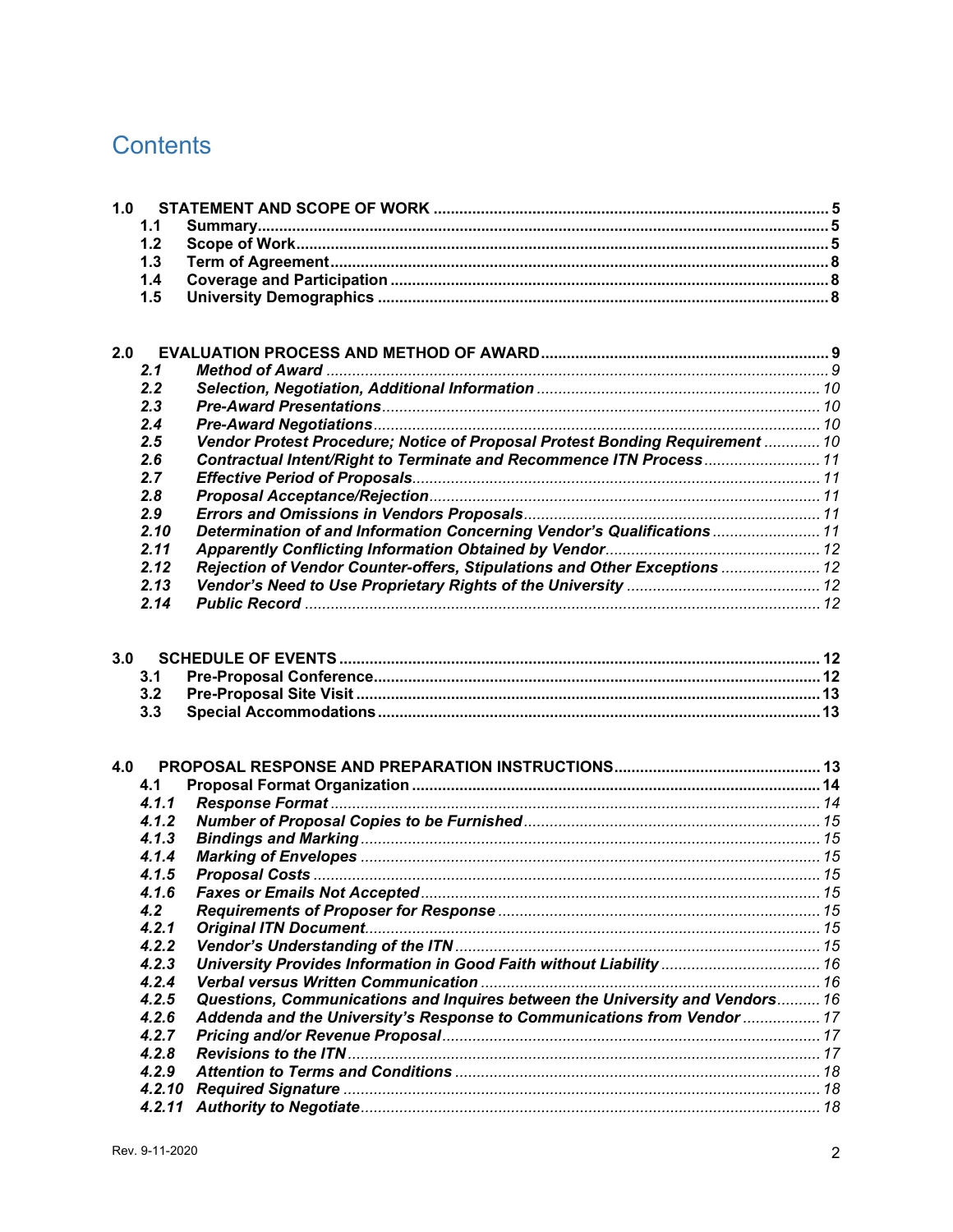| 4.2.13 Improper Business Relationships/Conflict of Interest Prohibited  19        |  |
|-----------------------------------------------------------------------------------|--|
| 4.2.14 Corrections, Changes, and Providing Information on Forms within the ITN 19 |  |
|                                                                                   |  |
|                                                                                   |  |
|                                                                                   |  |
|                                                                                   |  |
|                                                                                   |  |

| 5.0  |  |
|------|--|
| 5.1  |  |
| 5.2  |  |
| 5.3  |  |
| 5.4  |  |
| 5.5  |  |
| 5.6  |  |
| 5.7  |  |
| 5.8  |  |
| 5.9  |  |
| 5.10 |  |
| 5.11 |  |
| 5.12 |  |
| 5.13 |  |
| 5.14 |  |
| 5.15 |  |
| 5.16 |  |
| 5.17 |  |

| 6.1  |  |
|------|--|
| 6.2  |  |
| 6.3  |  |
| 6.4  |  |
| 6.5  |  |
| 6.6  |  |
| 6.7  |  |
| 6.8  |  |
| 6.9  |  |
| 6.10 |  |
| 6.11 |  |
| 6.12 |  |
| 6.13 |  |
| 6.14 |  |
| 6.15 |  |
| 6.16 |  |
| 6.17 |  |
| 6.18 |  |
| 6.19 |  |
| 6.20 |  |
| 6.21 |  |
| 6.22 |  |
| 6.23 |  |
| 6.24 |  |
| 6.25 |  |
| 6.26 |  |
|      |  |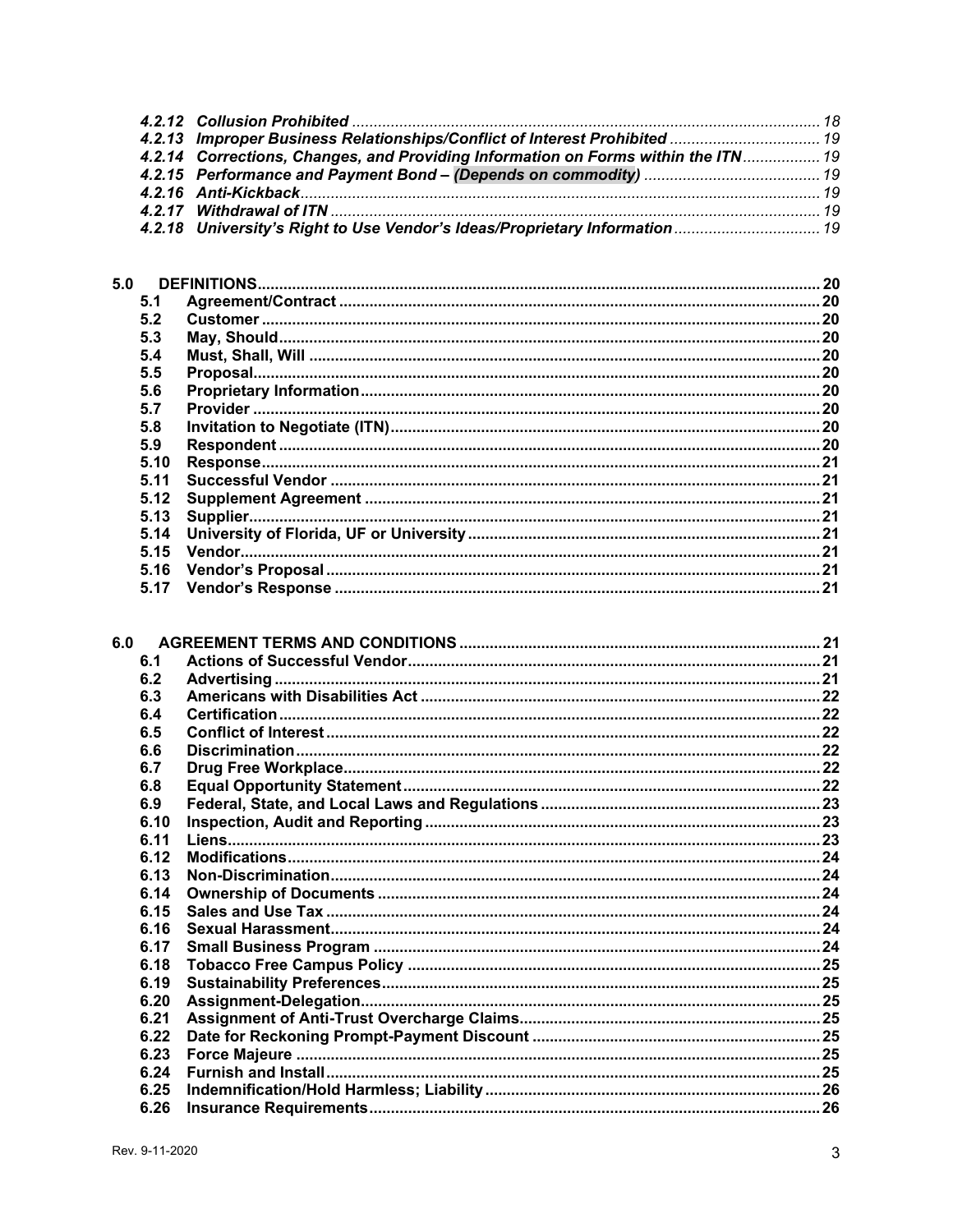| 6.27   |                                                                                |  |
|--------|--------------------------------------------------------------------------------|--|
| 6.28   |                                                                                |  |
| 6.29   |                                                                                |  |
| 6.30   |                                                                                |  |
| 6.31   |                                                                                |  |
| 6.32   | Notice to Vendors of Asbestos-Containing Materials in University Buildings  28 |  |
| 6.33   |                                                                                |  |
| 6.34   |                                                                                |  |
| 6.35   |                                                                                |  |
| 6.36   |                                                                                |  |
| 6.37   |                                                                                |  |
| 6.38   |                                                                                |  |
| 6.39   |                                                                                |  |
| 6.40   |                                                                                |  |
| 6.41   |                                                                                |  |
| 6.42   |                                                                                |  |
| 6.43   |                                                                                |  |
| 6.44   |                                                                                |  |
| 6.45   |                                                                                |  |
| 6.46   |                                                                                |  |
| 6.47   |                                                                                |  |
|        |                                                                                |  |
|        |                                                                                |  |
|        |                                                                                |  |
| 6.47.4 |                                                                                |  |
| 6.47.5 |                                                                                |  |
|        |                                                                                |  |
|        |                                                                                |  |
| 6.47.8 |                                                                                |  |
| 6.48   |                                                                                |  |
| 6.49   |                                                                                |  |
| 6.50   |                                                                                |  |
| 6.51   |                                                                                |  |
|        |                                                                                |  |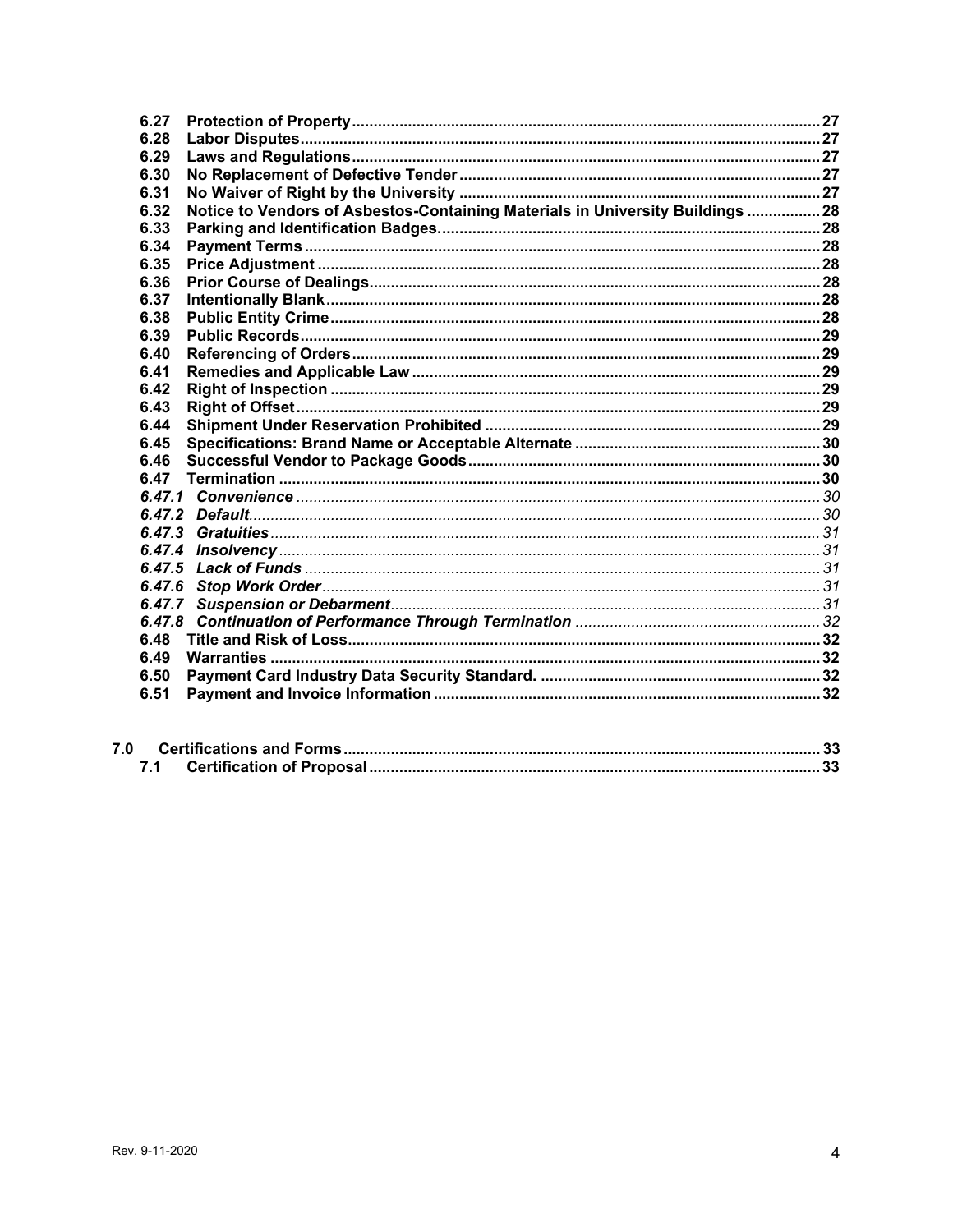## **1.0 STATEMENT AND SCOPE OF WORK**

#### **1.1 Summary**

The University is seeking proposals from vendors capable of the removal of Hurricane Impacted vessels and marine debris. The removal will be patterned after the Florida Department of Environmental Protection (FDEP) Derelict Vessel guidelines https://myfwc.com/boating/waterway/derelict-vessels/.

Severe storms have caused significant marine debris, including capsized vessels, displaced fishing gear, wrecked docks and piers, and flooding that deposits large land-based debris such as trees, cars, and parts of homes and buildings. This debris can cause both immediate and prolonged harm to coastal communities, affecting navigation safety and coastal and marine industry and tourism. Marine debris can also harm wildlife, which can become entangled in it and feed on harmful materials. This work will help communities recover from storm damage by assessing, removing and disposing of storm-generated debris that continues to affect wildlife, habitats and coastal communities.

The project seeks to remove over a million pounds of marine debris across Bay, Gulf and Franklin counties. UF/IFAS Extension and the Florida Fish and Wildlife Conservation Commission (FWC) will partner and lead efforts to assess, remove and properly dispose of the debris; already identified are approximately 90 storm-impacted vessels and 750 structural debris sites.

Further information on this work can be found at https://sfyl.ifas.ufl.edu/bay/sea-grant/

## **1.2 Scope of Work**

The Hurricane Michael Debris Removal Project seeks to create a pool of firms to provide for the removal of Hurricane impacted vessel (s) and potentially other marine debris from the waters of the state, transport the vessel or vessel's parts to an approved landfill facility and destroy the vessel. The contractor selected will use Florida Fish and Wildlife Best Management Practices (BMP) for Derelict Vessel (DV) Removal. These include protective measures and equipment to prevent erosion and pollution during removal.

The location of the currently identified vessels can be found at https://www.arcgis.com/home/webmap/viewer.html?webmap=98f41d96fa6348529d8003d202d4c98c &extent=-85.6616,30.1174,-85.5523,30.1617

The selected contractor(s) will ensure all employees are aware of the BMP and follow all Occupational Safety and Health (OSH) and Department of Environmental Protection practices and guidelines in accomplishing the tasks required to complete the contract.

FWC authorization permits only (1) the removal and destruction of the vessel identified in the approval letters and (2) the removal and sale of salvageable material from the vessels identified pursuant to subsection 705.103(4), Florida Statutes. Any other use of the vessels is not authorized. Per the FWC approvals letters: photograph the removal and destruction of the vessels.

#### **MINIMUM STANDARDS**

Best Management Practices for DV removal

#### **Derelict Vessel Removal (FDEP) Permit Exemption**

An Exemption under Florida Administrative Code Chapter 62-330-051(5)(g) by Florida Department of Environmental Protection, has been established for the removal of derelict vessels, based on the presumption that the extraction of these vessels from the marine environment will cause only minimal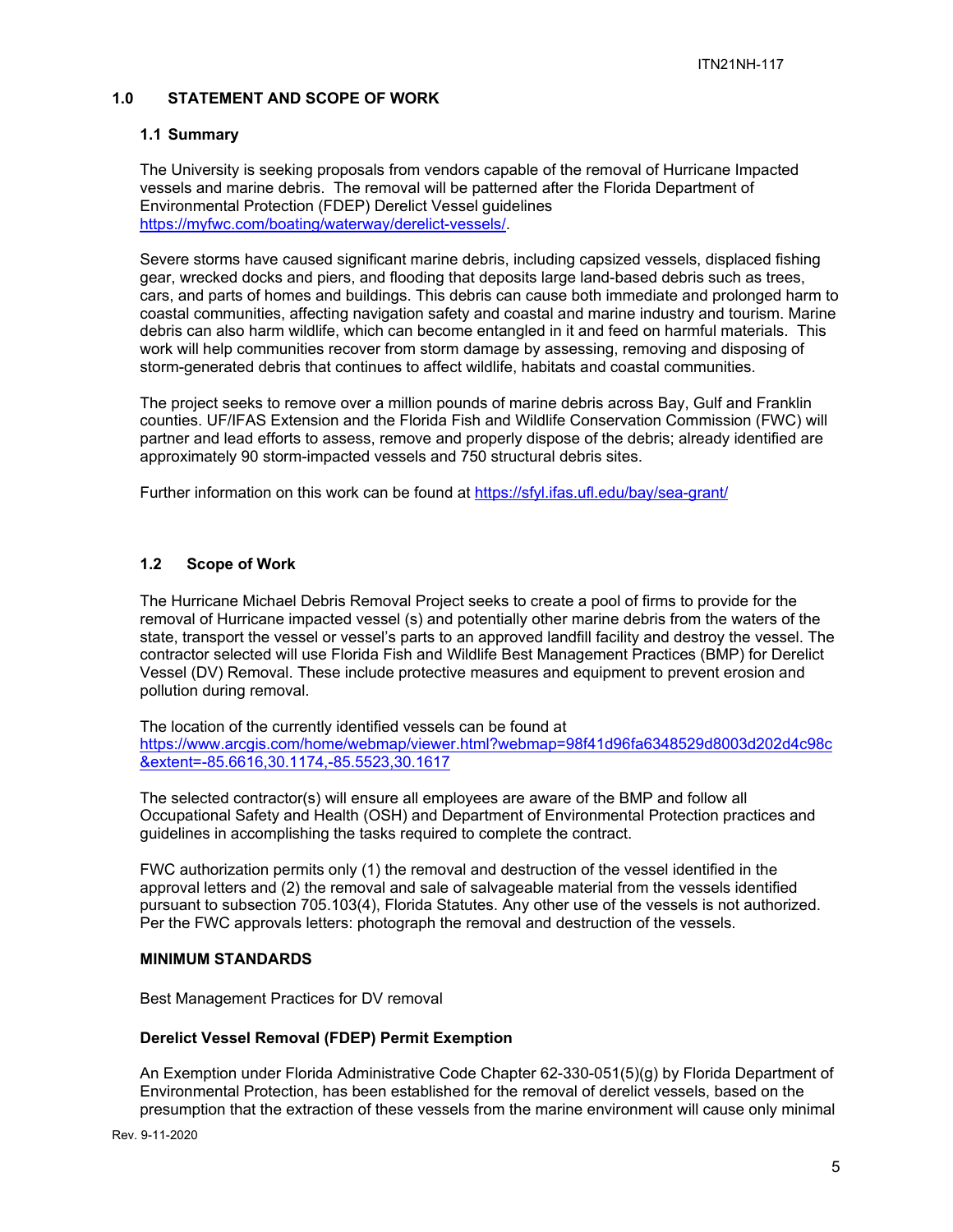environmental impacts and in turn avoid the long-term impacts resulting from the degradation of the vessel at its current location. The environmental impacts are ameliorated by the application of the best management practices referenced below:

Florida Administrative Code Chapter 62-330-051(5)(g)

*(g) The removal of derelict vessels, as defined in section 823.11(1), F.S., by federal, state, and local agencies, provided:* 

*1. The derelict vessel case has been completed as specified in section 705.103, F.S., and has been entered into the Statewide Derelict Vessel Database maintained by the Florida Fish and Wildlife Conservation Commission;* 

*2. All work is done in a manner that, to the greatest extent practicable, avoids additional dredging or filling, grounding or dragging of vessels, and damage to submerged resources such as seagrass beds, oyster beds, coral communities, mangroves, other wetlands, and live bottom; and* 

*3. An absorbent blanket or boom shall be immediately deployed on the surface of the water around the derelict vessel if fuel, oil, or other free-floating pollutants are observed during the work.* 

#### **General Hurricane Impacted Vessel Removal and Environmental Protection Best Management Practices**

The following best management practices (BMP's) will be employed by the marine contractor during the removal of impacted vessels. These BMP's will be incorporated into the contract for each vessel removal project. The marine contractor selected for the project will be required to show proof of their ability to meeting the BMP requirements with their contingency of equipment, staff and expertise in the removal of impacted vessels.

Compliance with these BMP's will be monitored by the project team and by local Florida Fish and Wildlife Conservation Commission law enforcement officers. These BMP's are as follows:

- a. All Work Is to Meet the Following Requirements:
	- 1. Operations are to be limited to daylight hours.<br>2. Operations are to be staged from an upland are
	- Operations are to be staged from an upland area.
	- 3. All work is to be performed in a manner that avoids and/or minimizes impacts to live bottom and other resource areas (e.g., seagrass beds, oyster beds, wetlands, mangroves, and other sensitive habitats) while approaching, working in, and leaving the impacted vessel site.
	- 4. All work shall avoid impacts to manatees, sea turtles, and other species listed by the state and federal government as threatened or protected.
	- 5. The Contractor will be cautious of manatee presence and will stop work immediately until a manatee is a safe distance from the work area if a manatee is spotted.
	- 6. The Contractor will either:

Option A:

Remove all contaminants and pollutants including fuels, batteries, paints, solvents, and engine(s) from the impacted vessel prior to extraction. "If sunk, Contractor will inspect for and remove contaminates and pollutants at earliest possible interval during the floating process". Any contaminant or pollutant found to be contained within an impacted vessel shall be removed by the Contractor, placed in an approved container, and disposed of properly IAW all Department of Local, State and Federal Environmental Protection Regulations. The placement of an absorbent blanket on the surface of the water around the impacted vessel within the turbidity barrier is required where free floating products (gas/oil) are observed. Transport the vessel to an approved landing site and proceed to crush the vessel and transport to the Steel Field Road Land Fill. It is the Contractor's responsibility to pay the land fill disposal fee.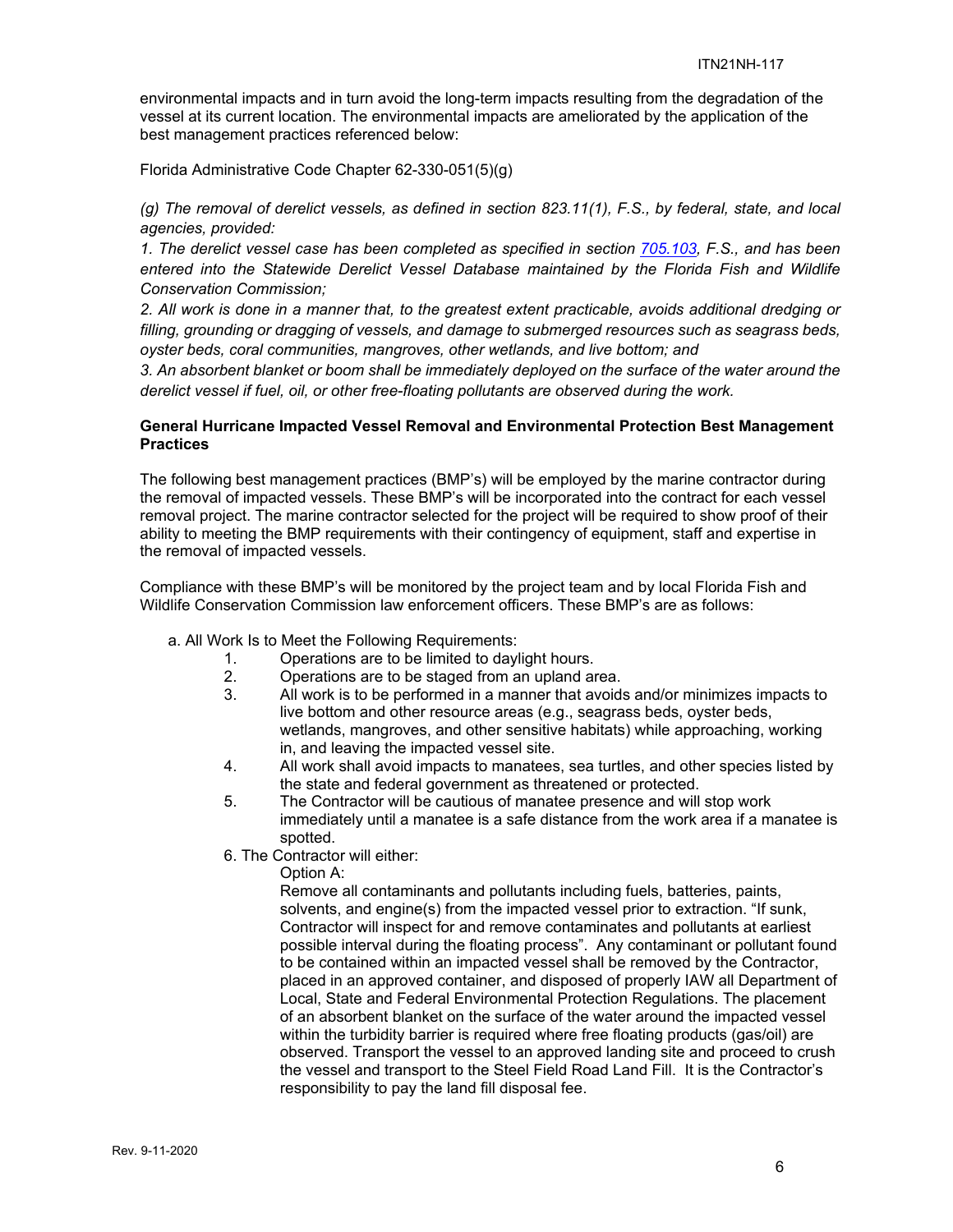#### Option B:

Remove all contaminants and pollutants including fuels, batteries, paints, solvents, and engine(s) from the impacted vessel prior to extraction. "If sunk, Contractor will inspect for and remove contaminates and pollutants at earliest possible interval during the floating process". Any contaminant or pollutant found to be contained within an impacted vessel shall be removed by the Contractor, placed in an approved container, and disposed of properly IAW all Department of Local, State and Federal Environmental Protection Regulations. Turbidity barriers will be required during the removal of all vessels. The placement of an absorbent blanket on the surface of the water around the impacted vessel within the turbidity barrier is required where free floating products (gas/oil) are observed. Transport the vessel to an approved landing site. Public Boat ramps are prohibited for use.

Option C.

Receive the vessel(s) from the Contractor. Any contaminant or pollutant found to be contained within an impacted vessel shall be removed by the Contractor, placed in an approved container, and disposed of properly IAW all Department of Local, State and Federal Environmental Protection Regulations. Proceed to crush the vessel and transport to the Steel Field Road Land Fill. It is the Contractor's responsibility to pay the land fill disposal fee.

- 7. The Contractor is to provide appropriate best management practices (BMPs) approved by the Florida Department of Environmental Protection for erosion control and turbidity protection while each impacted vessel is being removed. In areas of low to moderate currents, a Type II floating turbidity barrier will be installed within a ten (10) foot radii of the vessel being removed prior to starting any removal activities. The turbidity barrier shall be anchored to the bottom of the waterway.
- 8. The Contractor is to provide appropriate BMPs for erosion control and turbidity prevention around the vessels/barges being used to remove the impacted vessel and around the perimeter of any upland staging site (where necessary).
- 9. The Contractor is to monitor turbidity levels throughout removal work.
- 10. To reduce turbidity, a crane, equal to or greater than 120/125-ton lift capacity, winch and/or approved alternate method is to be used to raise the derelict vessel from the water.
- 11. The Contractor will measure turbidity levels and allow them to return to a level that is not in excess of 20 NTU's over initial turbidity readings prior to removal of turbidity measures.
- 12. The dragging of vessels is to be avoided both on and offshore. All vessels/barges used in vessel removal shall continually monitor water depths to avoid running aground.
- 13. The Contractor will load impacted vessels onto a barge / approved landing site and/or flatbed truck (or similar) for proper disposal.
- 14. The Contractor is to photo-document all removals with pictures taken before, during and after removal. The Contractor will provide a daily written report of all removal activities to the UF project manager.
	- b. For Impacted Vessels That Are Floating or Lightly Aground:
		- 1. The vessel is to be pumped out as needed and extracted (floated out) during high water.
		- 2. Following extraction, the vessel is to be towed from the grounded location to a boat ramp or other removal point while avoiding and/or minimizing impacts to live bottom areas.
	- c. For Derelict Vessels That Are Hard Aground:
		- 1. The vessel is to be approached using shallow draft vessels.
		- 2. The vessel is to be extracted using a crane, equal to or greater than 120/125-ton lifting capacity, from a shallow draft deck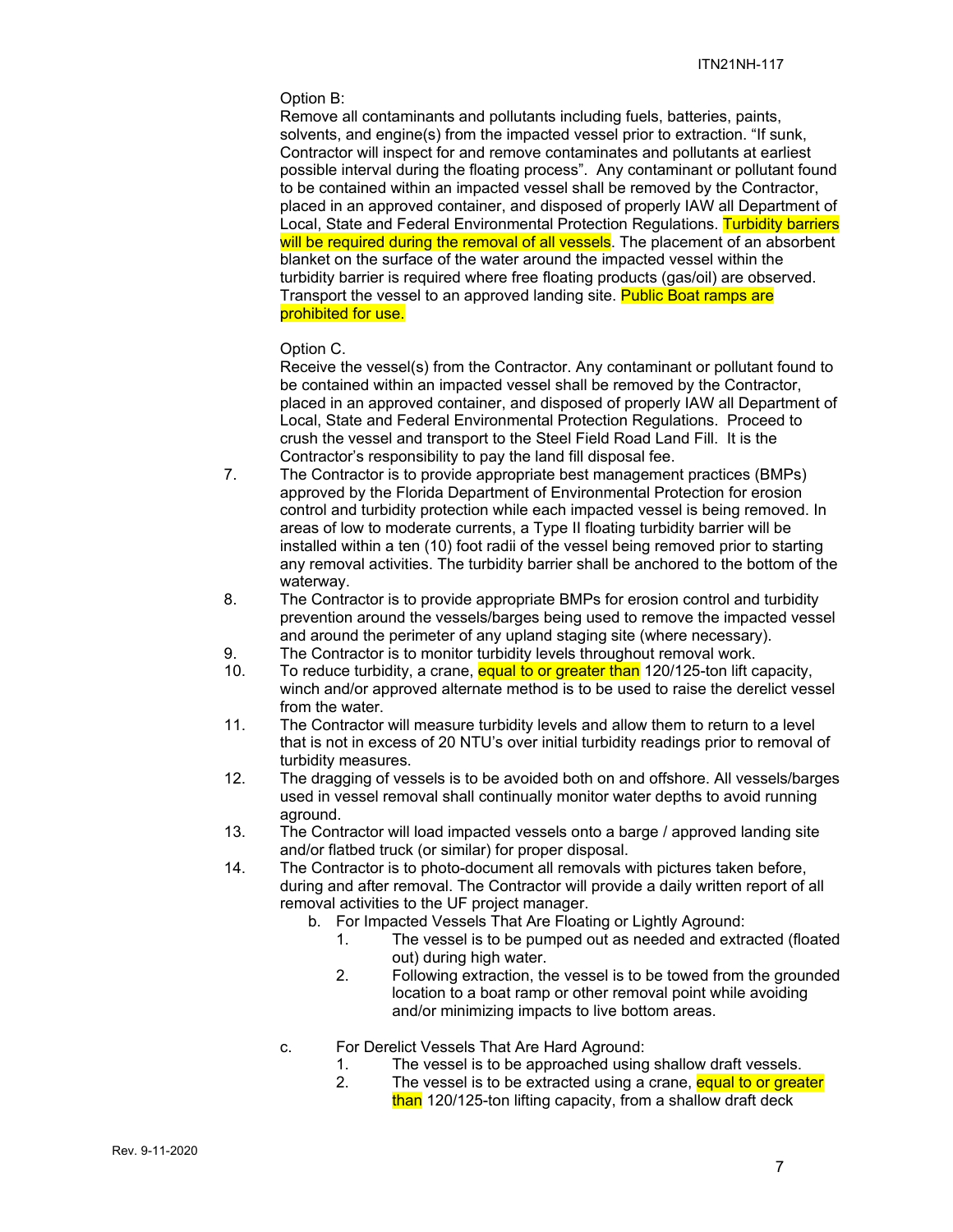barge, by hand using the best available tools, or similar approach to minimize impacts to the site and surrounding areas.

- d. For Impacted Vessels Sunken in Shallow Water:
	- 1. Install and inflate flotation bags as needed.<br>2. Lift the vessel with barge mounted crane. 1
	- Lift the vessel with barge mounted crane, 120-125-ton lifting capacity, or similar equipment.

It is recommended that the contractor have to ability to remove the vessel from the water or from where it rests with a crane of 120/125 ton capacity to preclude breaking up of the vessel. If divers are needed, the divers should be certified by a nationally recognized organization and trained or experienced to the level of the required tasks.

## **1.3 Term of Agreement**

The term of this Agreement will be for an initial period of three (3) years, 11/1/2020 to 10/31/2022, with an option to renew based on satisfactory performance and the written approval of both parties for up to two (2) additional one (1) year periods.

#### **1.4 Coverage and Participation**

The intended coverage of this ITN and any Agreement resulting from this solicitation shall be for the use of all Departments at the University of Florida. With the consent and agreement of the Successful Vendor, the other state universities, community colleges, district school boards, other educational institutions, and other governmental agencies, may assess and access an Agreement resulting from this solicitation issued and administered by the University of Florida.

The University reserves the right to add and/or delete elements, or to change any element of the coverage and participation at any time without prior notification and without any liability of any kind or amount.

## **1.5 University Demographics**

The University of Florida is a major public land-grant research university. The state's oldest, largest, and most comprehensive university, the University of Florida is among the nation's most academically diverse public universities. The University has a long history of established programs in international education, research, and service. It is one of only 17 public land-grant universities nationwide and the only university in Florida belonging to the Association of American Universities. With more than 50,000 students, the University of Florida is now one of the five largest universities in the nation.

The Cooperative Extension Service is nationwide and was established by the Smith-Lever Act of 1914. It is a partnership between state land grant universities, the United States Department of Agriculture (USDA) and the county governments throughout the nation. All of these groups share in the planning, financing, and operation of extension programs. In Florida, the Cooperative Extension Service is administered by the University of Florida. The transfer of knowledge from UF to people throughout the state is facilitated by "Extension" faculty located in each of Florida's 67 counties.

In Bay County, we provide researched-based educational programs in Family & Consumer Sciences, Sea Grant Marine, Horticulture, and 4-H Youth Development in response to local issues affecting county citizens. Through the combined efforts of state and county faculty, staff, volunteers, advisory committees and local partners, UF/IFAS Extension Bay County Programs respond to the needs of area residents. We assist in applying the benefits of research and university expertise to solve problems.

Florida Sea Grant is a university-based program that supports research, education and extension to conserve coastal resources and enhance economic opportunities for the people of Florida, as a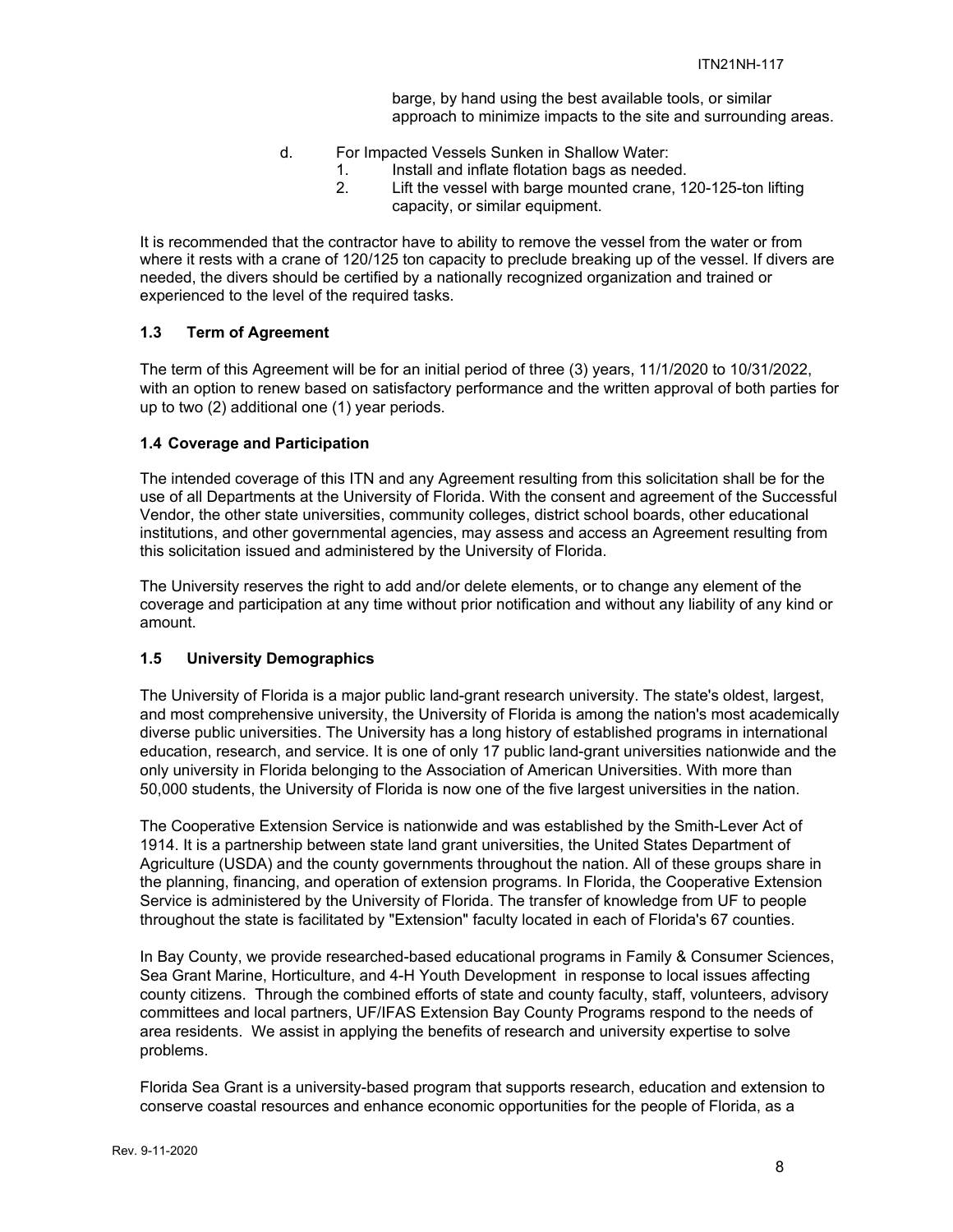partnership between the Florida Board of Education, the National Oceanic and Atmospheric Administration, and Florida's citizens and governments. Our extension, education and outreach programs are done in partnership with UF/IFAS Extension and coastal counties of Florida.

The University of Florida has a 2,000-acre campus and more than 900 buildings (including 170 with classrooms and laboratories). The northeast corner of campus is listed as a historic district on the National Register of Historic Places.

The University's extensive capital improvement program has resulted in facilities ideal for 21st century research including the McKnight Brain Institute, the Health Professions, Nursing and Pharmacy Building, the Cancer and Genetics Research Complex, and the Proton Therapy Institute in Jacksonville. Overall, the university's current facilities have a book value of more than \$1 billion and a replacement value of \$2 billion.

Several qualities distinguish UF among today's leading public research universities.

The first is its highly comprehensive breadth on a single campus, facilitating interdisciplinary collaboration among, for example, faculty within the adjacent colleges of journalism, engineering and medicine. The second is its unwavering support from the state of Florida, which has endorsed UF's drive to become one of the nation's very best public research universities – supporting those efforts since 2013 with hundreds of millions of dollars in additional funding to grow its faculty ranks. UF's third exceptional quality is its dynamism. Like the state of Florida, now the nation's third- largest and among its fastest-growing, UF is undergoing rapid transformation as it pursues its overarching aspiration "to be a premier university that the state, nation and world look to for leadership."

For any additional information about the University of Florida, please visit the University's web page at: www.ufl.edu.

## **2.0 EVALUATION PROCESS AND METHOD OF AWARD**

## **2.1 Method of Award**

The evaluation of each response to this ITN will be based on its overall competence, compliance, format, and organization. The Award shall be made to the responsive and responsible vendor whose proposal is determined to be the most advantageous to the University of Florida, taking into consideration the following evaluation criteria listed below. Pricing may be a criterion. However, the University is under no obligation whatsoever to select as most responsive the proposal that demonstrates the lowest pricing.

The contract will consist of the University's ITN, the proposal with any and all revisions, award letter, purchase order, and the signed agreement between the parties, as stated in that agreement.

Vendors whose proposals are not accepted will be notified after a final selection has been made by public posting of the selected proposer(s). This public posting functions as the rejection of all other proposals. This posting will be made to

https://procurement.ufl.edu/vendors/schedule-of-bids/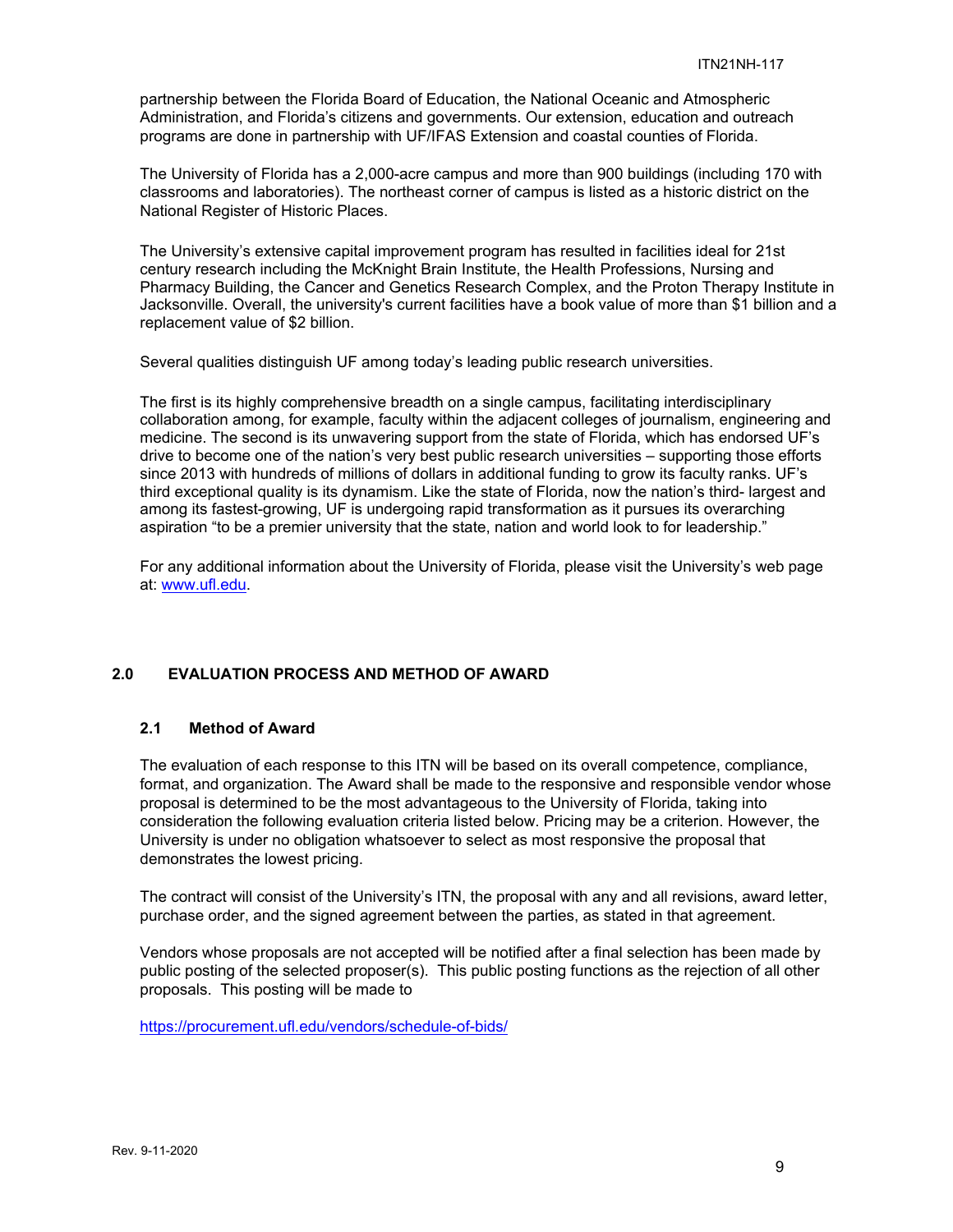## **Evaluation Criteria**

Vendor proposals will be evaluated based upon how well each Vendor's plans meet the University's needs. Specific consideration will be given to the following responses in no particular order or weighting:

Contractor integrity compliance with public policy record of past performance/customer references experience and compliance with state regulations financial offering financial resources technical and physical resources (access to appropriate vessels, turbidity barriers, divers etc) subcontractor integrity subcontractor resources acceptance of UF terms and conditions

## **2.2 Selection, Negotiation, Additional Information**

Although the University reserves the right to negotiate with any vendor or vendors to arrive at its final decision and/or to request additional information or clarification on any matter included in the proposal, it also reserves the right to select the most responsive vendor or vendors without further discussion, negotiation, or prior notice. The University may presume that *any proposal is a best-andfinal offer.* 

The University also reserves the right to award to the next highest evaluated, responsive and responsible bidder for any and all groups, subgroups, or items in the event of vendor default, nonperformance, non-compliance or similar issues affecting the University's ability to obtain services at any time throughout the contract period.

#### **2.3 Pre-Award Presentations**

The University reserves the right to require presentation from any and all vendors, in which they may be asked to provide or they may provide information in addition to that provided in their proposals.

#### **2.4 Pre-Award Negotiations**

The University reserves the right to negotiate prior to award with vendors for purpose of addressing the matters set forth in the following list, which may not be exhaustive.

- Resolving minor difference and typographical errors
- Terms and conditions
- Clarifying necessary details and responsibilities
- Emphasizing important issues and points
- Receiving assurances from vendors
- Obtaining the lowest and best pricing

#### **2.5 Vendor Protest Procedure; Notice of Proposal Protest Bonding Requirement**

Any vendor protest to a University decision or intended decision with regard to this ITN is subject to Florida Board of Governors' (BOG) Regulations 18.002 and 18.003. Any vendor who files an action protesting a decision or intended decision shall post at the time of the filing the formal written protest, a bond, payable to the University of Florida, in an amount equal to the lessor of 10% of the estimated value of the protestor's proposal or 10% of the University's estimated expenditure during the contract term:, or \$10,000. The bond shall be conditioned upon the payment of all costs which may be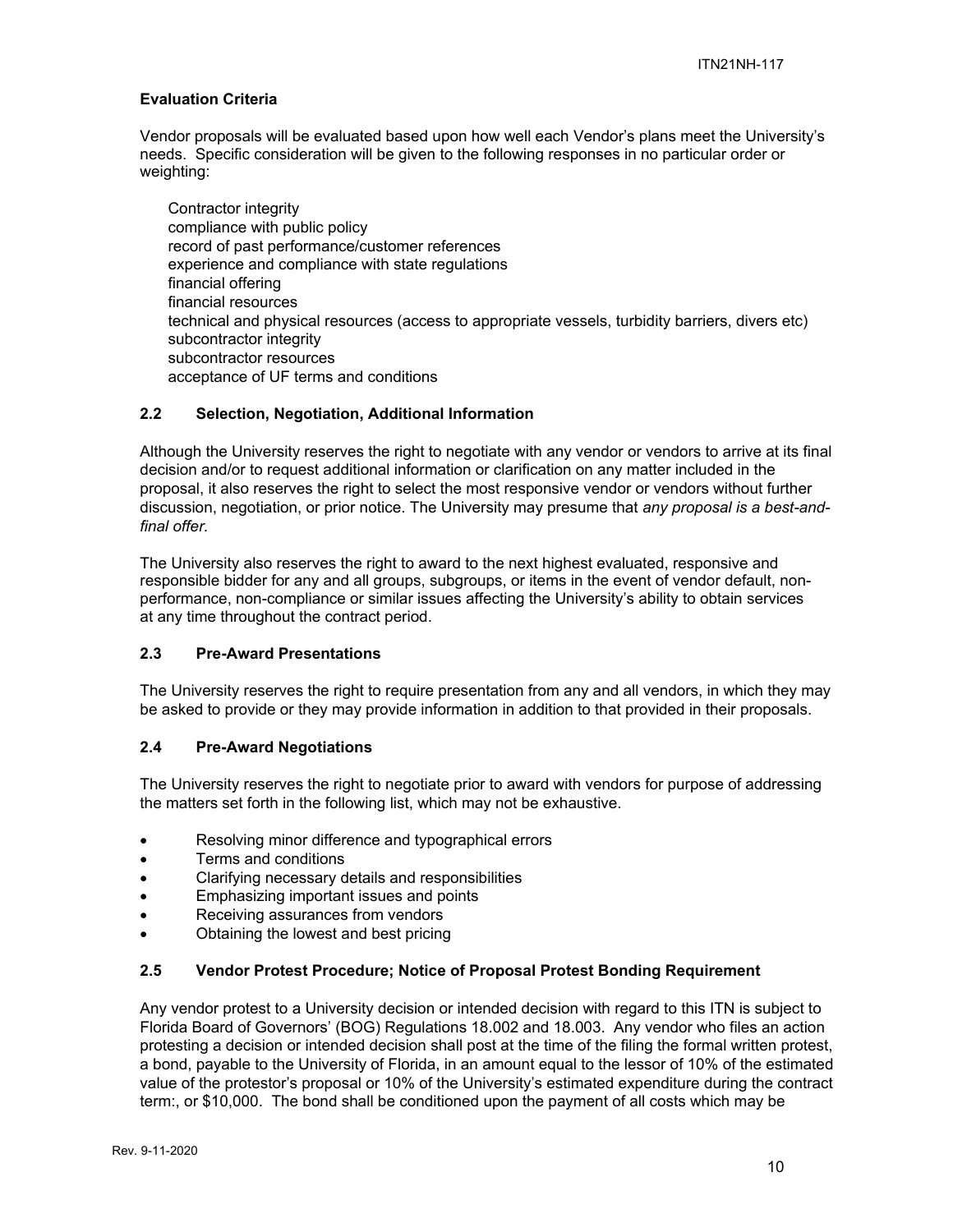adjudged against the vendor. In lieu of a bond, the University will accept a cashier's check or money order in the amount of the bond.

## **2.6 Contractual Intent/Right to Terminate and Recommence ITN Process**

The University intends to contract with one or more vendors whose proposal(s) are considered to be in the best interests of the University. However, the University may terminate this ITN process at any time up to notice of award, without prior notice, and without liability of any kind or amount. Further, the University reserves the right to commence one or more subsequent ITN processes seeking the same or similar products or services covered hereunder. In the event of cancellation or termination, the University reserves the right to award the contract to another Offeror, cancel in its entirety, or to request new proposals, whichever is in the best interest of University of Florida.

## **2.7 Effective Period of Proposals**

Under this ITN, the University shall hold that vendors' responses to this ITN shall remain in effect for a period of ninety (90) days following the closing date, in order to allow time for evaluation, approval, and award of the contract. Any vendor who does not agree to this condition shall specifically communicate in its proposal such disagreement to the University, along with any proposed alternatives. This University may accept or reject such proposed alternatives without further notification or explanation.

## **2.8 Proposal Acceptance/Rejection**

The University reserves the right to reject any or all proposals. Such rejection may be without prior notice and shall be without any liability of any kind or amount to the University. The University shall not accept any proposal that the University deems not to be in its best interests. The University shall reject proposals submitted after the closing date and time.

#### **2.9 Errors and Omissions in Vendors Proposals**

The University may accept or reject any vendor's proposal, in part or in its entirety, if such proposal contains errors, omissions, or other problematic information. The University may decide upon the materiality of such errors, omissions, or other problematic information.

## **2.10 Determination of and Information Concerning Vendor's Qualifications**

The University reserves the right to determine whether a vendor has the ability, capacity, and resources necessary to perform in full any contract resulting from this ITN. The University may request from vendors information it deems necessary to evaluate such vendors' qualifications and capacities to deliver the products and/or services sought hereunder. The University may reject any vendor's proposal for which such information has been requested but which the vendor has not provided. Such information may include but is not limited to:

- Financial resources
- Personnel resources
- Physical resources
- Internal financial, operating, quality assurance, and other similar controls and policies
- Resumes of key executives, officers, and other personnel pertinent to the requirements of the ITN
- Customer references
- Disclosures of complaints or pending actions, legal or otherwise, against the vendor
- The University reserves the right to check references with current customers as provided by the vendor and with any customers the University identifies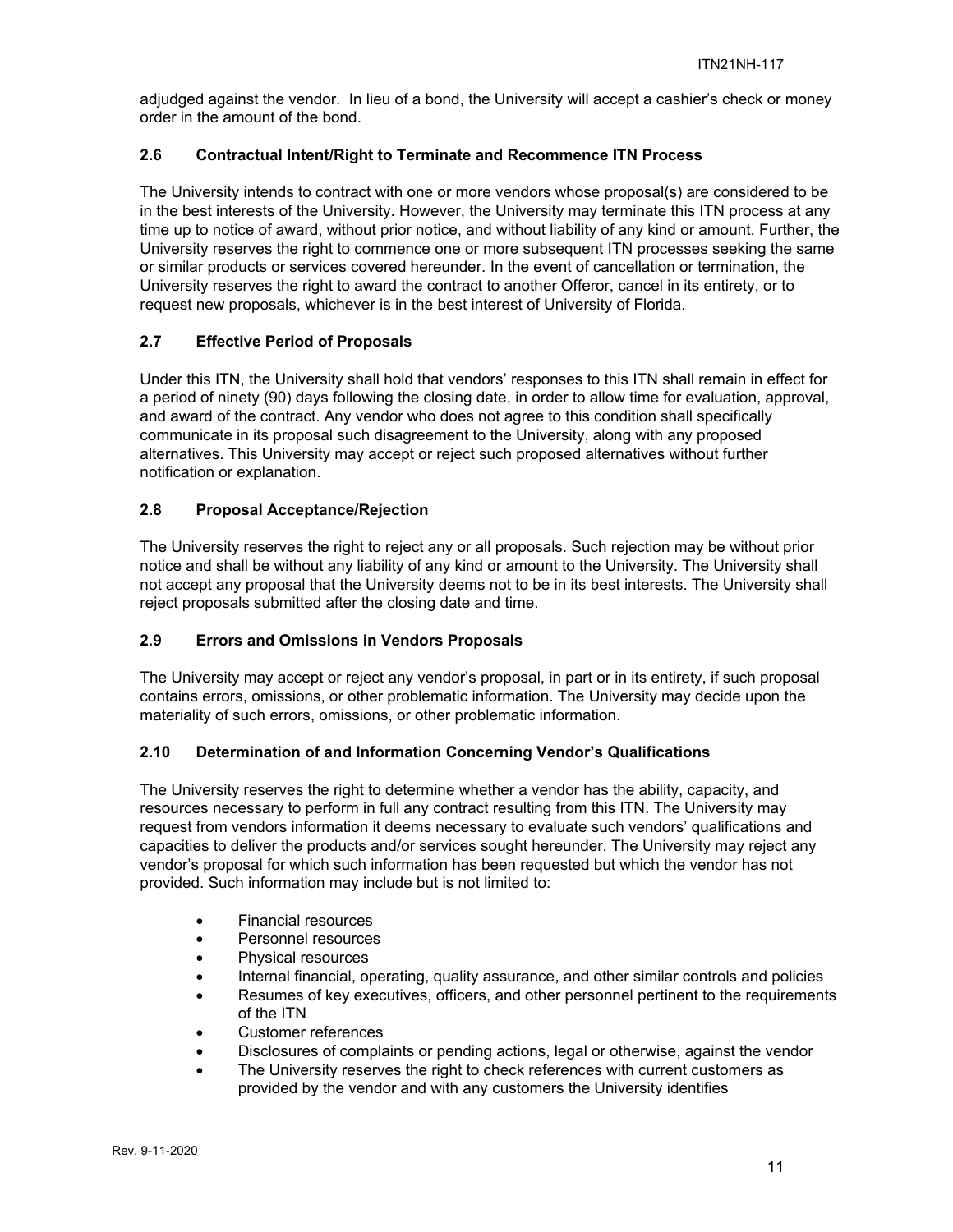## **2.11 Apparently Conflicting Information Obtained by Vendor**

The University is under no obligation whatsoever to honor or observe any information that may apparently conflict with any provision herein, regardless of whether such information is obtained from any office, agent, or employee of the University. Such information shall not affect the vendor's risks or obligations under a contract resulting from this ITN.

## **2.12 Rejection of Vendor Counter-offers, Stipulations and Other Exceptions**

Any vendor exception, stipulation, counter-offer, requirement, and/or other alternative term or condition shall be considered rejected unless specifically accepted in writing by the University and thereafter incorporated into any contract resulting from this ITN.

## **2.13 Vendor's Need to Use Proprietary Rights of the University**

All information proprietary to the University and disclosed by the University to any vendor shall be held in confidence by the vendor and shall be used only for purposes of the vendor's performance under any contract resulting from this ITN.

## **2.14 Public Record**

On the earlier of (i) the time the University provides notice of a decision or intended decision, or (ii) 30 days after the final competitive sealed proposals are all opened, whichever occurs earlier, vendor proposals may be disclosed as public record.

## **3.0 SCHEDULE OF EVENTS**

The following is the tentative schedule that will apply to this ITN but may change in accordance with the University's needs.

| 11/20/2020 |              | Issuance of ITN                          |
|------------|--------------|------------------------------------------|
| 12/1/2020  | 2:00 PM ET   | Pre-proposal conference (Zoom)           |
| 12/7/2020  | 5:00 PM ET   | <b>Technical Questions/Inquiries Due</b> |
| 12/9/2020  |              | Reponses to Inquires sent out            |
| 12/18/2020 | $3:00$ PM ET | ITN Closes/Opening of Proposals          |

## **3.1 Pre-Proposal Conference**

A non-mandatory pre-proposal conference will be held for vendors who intend to respond to this ITN. Date & Time: December 1, 2020 2:00 PM ET.

Conference will be held remotely via Zoom, Meeting information as follows:

nheredia@ufl.edu is inviting you to a scheduled Zoom meeting.

Topic: ITN21NH-117 Marine Debris Removal Pre-proposal Meeting Time: Dec 1, 2020 02:00 PM Eastern Time (US and Canada)

Join Zoom Meeting https://ufl.zoom.us/j/98319197184?pwd=U3FFaDVmbWhqZ2hqUm1MNlI1cnBOZz09

Meeting ID: 983 1919 7184 Passcode: 092230

One tap mobile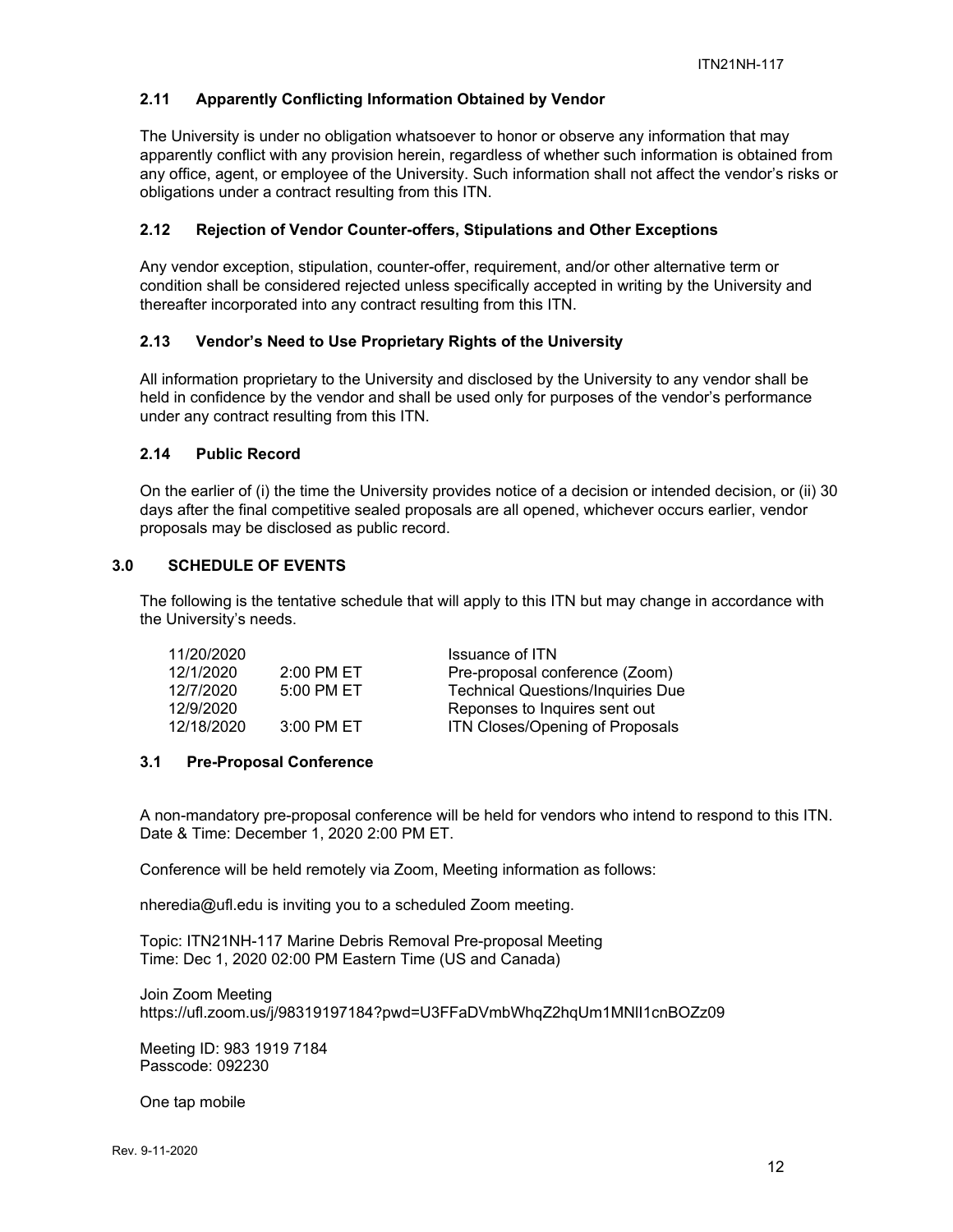+13017158592,,98319197184# US (Washington D.C) +13126266799,,98319197184# US (Chicago)

Dial by your location +1 301 715 8592 US (Washington D.C) +1 646 558 8656 US (New York) Meeting ID: 983 1919 7184 Find your local number: https://ufl.zoom.us/u/awaLFQHLC

The purpose of the conference is to provide for questions and answers regarding terms, conditions, or specifications of the ITN. Answers to any questions that might arise will be in the form of Addenda to the Invitation to Negotiate prior to the proposal opening. All such revisions must be acknowledged by signature and returned with the proposal.

The Procurement Staff may choose to call for additional pre-proposal conference(s) if, in the sole judgment of the Procurement Staff, there is a need for such conference(s) in order to promote competition.

## **3.2 Pre-Proposal Site Visit**

A pre-proposal site visit has not been scheduled for this solicitation. The purpose of the site visit is to acquaint the vendors with the conditions under which the work must be performed. The University will not be responsible for additional compensation if the vendor does not acquaint themselves with all the available conditions and information nor shall it relieve the vendor from any responsibility for properly performing the work.

## **3.3 Special Accommodations**

If special accommodations are needed in order to attend a pre-proposal meeting or a proposal opening, contact Nicola Heredia or email at nheredia@ufl.edu three (3) business days prior to preproposal meeting or proposal opening.

## **4.0 PROPOSAL RESPONSE AND PREPARATION INSTRUCTIONS**

Proposals must be delivered sealed and addressed to: University of Florida Procurement Services 971 Elmore Drive Gainesville, FL 32611-5250 ITN21NH-117

## on or prior to **12/18/2020 3:00 PM**.

## **The above address is a valid campus address for any courier service.**

It is the vendor's responsibility to assure that the proposal is delivered at the proper time and place of the proposal opening. Proposals which for any reason are not so delivered will not be considered. The University shall not accept proposals received by facsimile or email. The University shall, at the specified closing date and time, open all proposals that are otherwise in order. The University will allow interested parties to attend such opening for purposes of identifying which vendors have responded. The University will make no immediate decision at such time, and there will be no disclosure of any information contained in any proposal until the earlier of (i) the time University provides notice of a decision or intended decision, or (ii) 30 days after the final competitive sealed proposals are all opened, whichever occurs earlier, at which time the vendor proposals become public record. When multiple solicitations have been scheduled to open at the same date and time,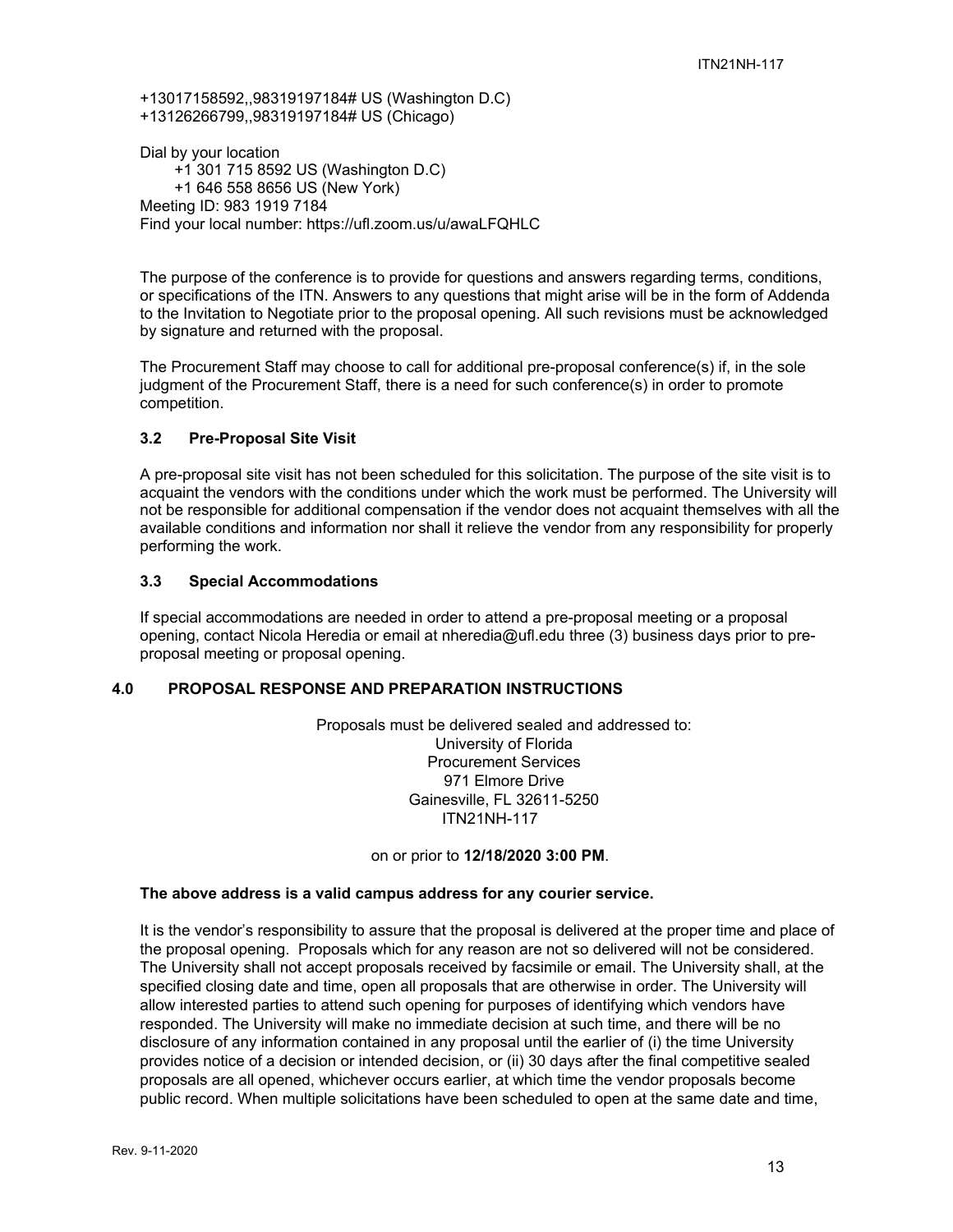the University will open solicitations that have interested individuals present in sequential order by solicitation number. The University will hold unopened any proposals received after the closing date and time, and will not consider such proposals. The University reserves the right to retain or dispose of such proposals at its discretion; however, the University may return such proposals to their related vendors, but only at such vendor's request and at no cost or expense whatsoever to the University.

If only one proposal is received, Procurement may delay the opening in order to determine why other vendors did not respond and to encourage other vendors to respond.

## **4.1 Proposal Format Organization**

Original proposal and all copies must be on 8-½ x11 text weight paper, double-sided, using binding tabs that will facilitate the distribution and evaluation of the proposals. Proposals should be printed when possible on paper containing a high level of post-consumer recycle content. Proposals should conform to the tabbed format below as well as the requirements of sections 4.1.2, 4.1.3 and 4.1.4.

## **4.1.1 Response Format**

- Submit one (1) copy of the initial response on PC compatible media (CD/DVD or USB flash drive), preferably in Word® and/or Excel®. The original response must contain the original manual signature of the authorized person signing the proposal, and the electronic copy of the proposal.
- The outer carton of the response must display clearly and conspicuously the following identifying information, The ITN number, name and due date and is sealed; submit one (1) original and two (2) copies of the vendor's proposal in hard copy form.
- The offer's response must include the information and required submittals described, tabbed and numbered as shown below, with all information appearing in the Tab in which it was requested.
- Questions and requests for information may not be rearranged, regrouped, or divided in any way.
- All information and required submittals requested MUST BE in hardcopy and included in your written response.

## *Failure to adhere to this condition may cause your response to be rejected without further evaluation.*

- Information submitted that is not requested by the University may be considered to be supplemental, not subject to evaluation by the committee members.
- If there is any information or required submittals which due to size or binding cannot be incorporated following the proper tab, the vendor must provide information following the numbered tab, telling the evaluator where the information can be found in the response.
- Tabular / Paginated Format:
- o **Tab 1**: Completed and signed Certification of Proposal form, and/or signed and completed acknowledgement forms for any addenda issued.
- o **Tab 2**: A one to two page executive summary of the vendor's proposal, including brief descriptions of the company's expertise procuring a contract the size and scope described in the ITN, and how the vendor plans to address the University's requirements. Please include a list of any subcontractors that may be used.
- o **Tab 3**: Contact name(s) and title(s) of the individual(s) responsible for the company's proposal and negotiation during this ITN process. Please include the Organizational chart beginning with your account management team through CEO of your company. Please include copies of necessary licenses held.
- o **Tab 4**: A listing of the company projects/customers similar in size and scope to the services described in the ITN, both current and past customers. This list must include the name, address, telephone, and email address of the client contract administrator. If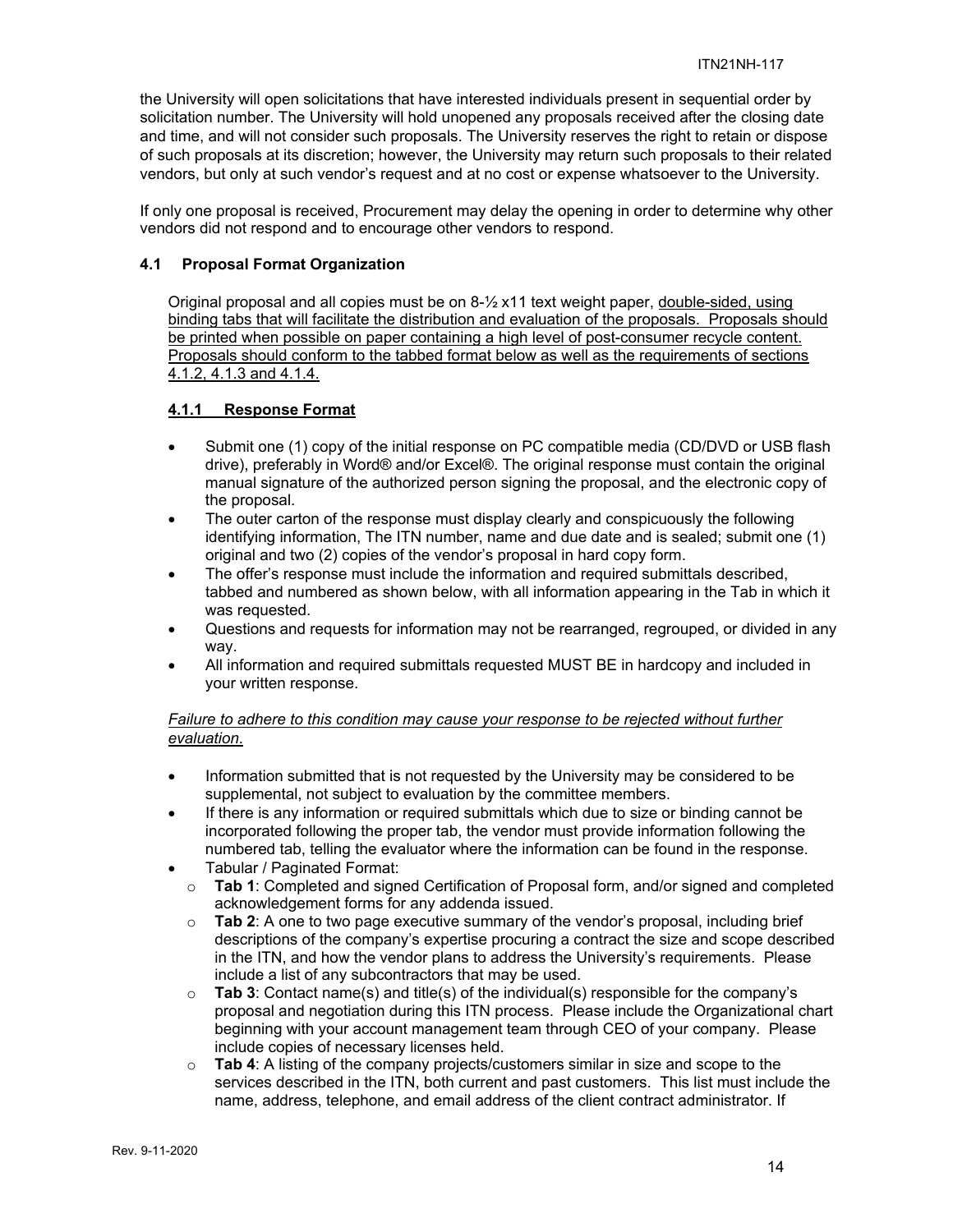applicable, please list examples of services rendered in the State of Florida, particularly within institutions of higher learning. If it is envisioned that subcontractors will be used, please include projects that highlight experience.

- o **Tab 5**: Please describe the process of producing "best value" for University and its users, through creative marketing, small business & diversity programs, "green" initiatives, and/or other programs.
- o **Tab 6:** As defined below (Section 2.9.8), please describe any financial considerations and flexibility of the vendor. This should include as much detail as to pricing information and method of pricing determination (whether hourly, by weight etc)
- o **Tab 7:** Provide an itemized list of concerns with UF terms and conditions, if any, and where appropriate, suggest preferred alternate language. In addition, please include any exceptions to the terms included in Attachment A: Agreement for Services.

## **4.1.2 Number of Proposal Copies to be Furnished**

Vendors are to submit one (1) hardcopy original, two additional hard copies, of the initial response and one electronic copy on PC compatible media (CD/DVD or USB flash drive), preferably in Word® and or / Excel®.

## **4.1.3 Bindings and Marking – Intentionally omitted**

## **4.1.4 Marking of Envelopes**

Vendors shall ensure that the outer carton of the response must display clearly and conspicuously the following identifying information: ITN #: ITN21NH-117 Opening date and time: 12/18/2020 3:00PM ET

#### **4.1.5 Proposal Costs**

The University is not liable in any manner or to any extent for any cost or expense incurred by any vendor in the preparation, submission, presentation, or any other action connected with proposing or otherwise responding to this ITN. Such exemption from liability applies whether such costs are incurred directly by the vendor or indirectly through the vendor's agents, employees, assigns or others, whether related or not to the vendor.

#### **4.1.6 Faxes or Emails Not Accepted**

The University shall not accept proposals received by fax or email.

#### **4.2 Requirements of Proposer for Response**

#### **4.2.1 Original ITN Document**

Procurement Services shall retain the ITN, and all related terms and conditions, exhibits and other attachments, in original form in an archival copy. Any modification of these, in the vendor's submission, is grounds for immediate disqualification.

#### **4.2.2 Vendor's Understanding of the ITN**

In responding to this ITN, the vendor accepts the responsibility fully to understand the ITN in its entirety, and in detail, including making any inquiries to the University as necessary to gain such understanding. The University reserves the right to disqualify any vendor who demonstrates less than such understanding. Further, the University reserves the right to determine, at its sole discretion, whether the vendor has demonstrated such understanding. Related to this, the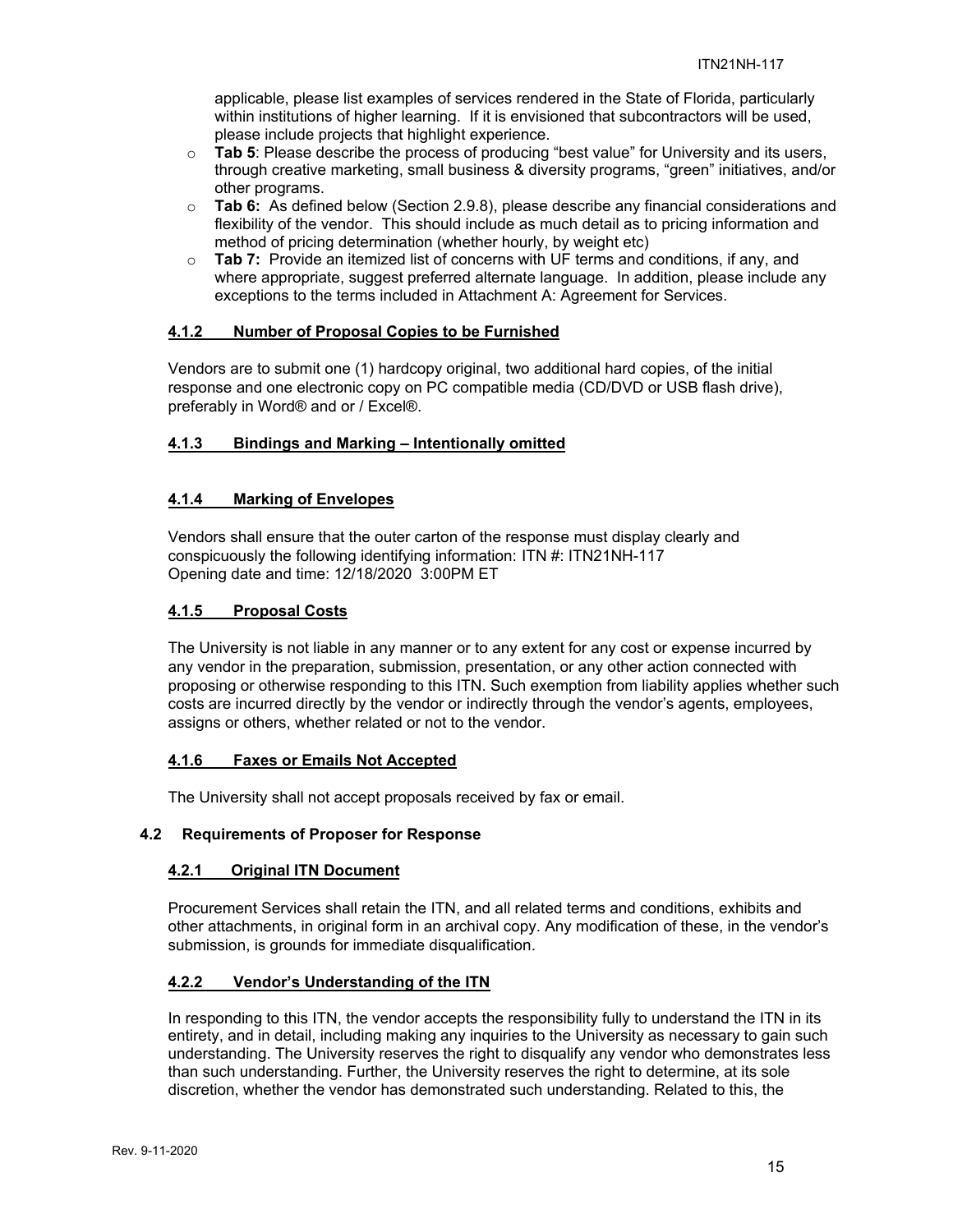University's right extends to cancellation of award if award has been made. Such disqualification and/or cancellation shall be at no fault, cost or liability whatsoever to the University.

#### **4.2.3 University Provides Information in Good Faith without Liability**

All information provided by the University in this ITN is offered in good faith. Individual items are subject to change at any time. The University makes no certification that any item is without error. The University is not responsible or liable for any use of the information, or for any claims attempted to be asserted there from.

## **4.2.4 Verbal versus Written Communication**

Verbal communication shall not be effective unless formally confirmed in writing by the specified University Procurement staff in charge of managing this ITN's process. In no case shall verbal communication override written communication.

## **4.2.5 Questions, Communications and Inquires between the University and Vendors**

Vendor inquiries, questions and requests for clarification related to this ITN are to be directed, in writing, to:

> University of Florida Procurement Services 971 Elmore Drive Gainesville, FL 32611-5250

Attn: Nicola Heredia Telephone No: 352-294-1155 E-mail Address: nheredia@ufl.edu

Applicable terms and conditions herein shall govern communications and inquiries between the University and vendors, as they relate to this ITN.

**Informal communications** shall include, but are not limited to, requests from/to vendors or vendors' representatives of any kind or capacity, to/from any University employee or representative of any kind or capacity, with the exception of Procurement Services, for information, comments, speculation, etc. Inquiries for clarifications and information that will not require addenda may be submitted verbally to the Procurement Staff named, above, at any time.

**Formal communications** shall include but are not limited to the following.

 Questions concerning this ITN must be submitted in writing and be received prior to 12/7/2020 5:00 PM/ET.

 Errors and omissions in this ITN and enhancements. Vendors shall bring to the University's attention any discrepancies, errors, or omissions that may exist within this ITN. Vendors shall recommend to the University any enhancements in respect to this ITN, which might be in the University's best interests. These must be submitted in writing and be received prior to 12/7/2020 5:00 PM/ET.

• Inquiries about technical interpretations must be submitted in writing and be received prior to 12/7/2020 5:00 PM ET.

• Inquiries for clarifications/information that will not require addenda may be submitted verbally to the Procurement Staff named above at any time during this process.

Verbal and/or written presentations and pre-award proposals under this ITN.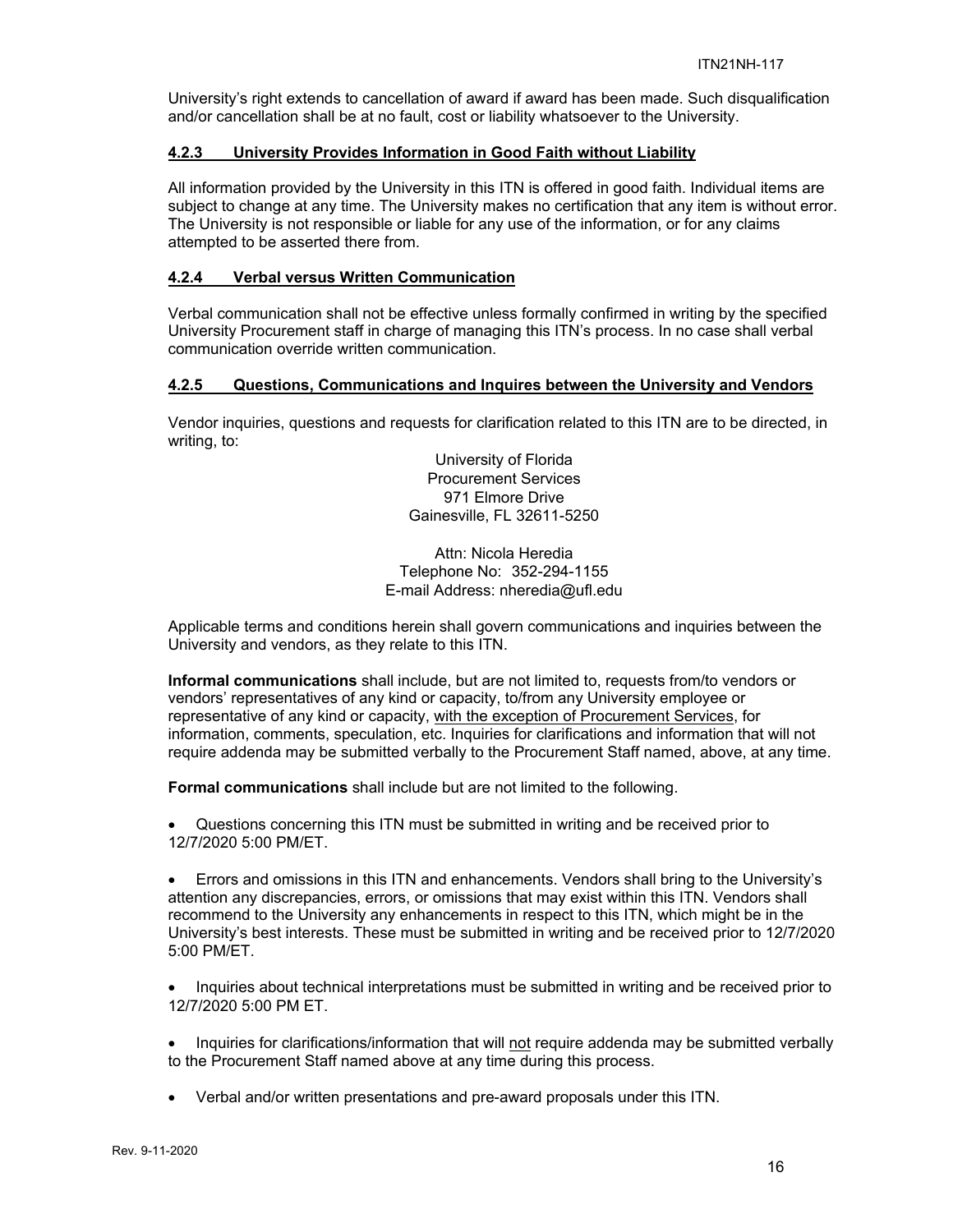Addenda to this ITN.

Informal communications shall cease on the date of distribution of this ITN and formal communications shall commence. On the date that the University completes the award process for this ITN and executes the resulting contract with the successful Vendor, informal communications may resume and formal communications must cease.

## **4.2.6 Addenda and the University's Response to Communications from Vendor**

The University will make a good-faith effort to provide a written response to each question or request for clarification that requires addenda within five (5) University business days.

## *All addenda will be posted to our web site only:*

https://procurement.ufl.edu/vendors/schedule-of-bids/

## *Vendors who want the addenda supplied to them in another form must notify the Procurement Staff listed in Section 4.2.5 above of that request. Otherwise, it will be the vendor's responsibility to check the web site for any additional information and addenda concerning this ITN.*

The University will not respond to any questions/requests for clarification that require addenda, if received by the University after **12/7/2020 5:00 PM ET**.

## **4.2.7 Pricing and/or Revenue Proposal**

Vendors shall indicate pricing in tab 6 of the response. Vendors shall ensure that any departure from this condition results in an offer that is clearly cross-referenced to the applicable sections within this ITN. For any material departure from this condition, vendors shall provide clear and unambiguous explanations how the departure relates in detail to the applicable sections within this ITN. If the vendor responds with an "All or None" proposal, it shall be clearly and unambiguously marked as such.

The University may presume and hold as the vendor's final offer all pricing offerings, whether stated as amounts or percentages, and/or whether or not offered on an all-or-none basis, if not specified by the vendor. The University may accept or reject in part or entirely the vendor's pricing offerings when such offerings are not on an all-or-none basis. The University prohibits the changing of pricing and/or revenue proposals after the ITN closing date and time. Unless otherwise specifically proposed by the vendor, the University reserves the right to hold such pricing and/or revenue proposal as effective for the entire intended contract term. The University may prescribe the manner and method by which pricing and/or revenue offerings shall be communicated in the vendor's proposal. The University may reject any proposal in which the pricing offering does not conform to such prescribed manner and method.

#### **4.2.8 Revisions to the ITN**

The University may revise any part of this ITN for any reason by issuing addenda. The University will communicate additional information and addenda to this ITN by posting them on our web site.

#### https://procurement.ufl.edu/vendors/schedule-of-bids/

 **Vendors that want the revisions supplied to them in another way must notify the Procurement Staff listed in this document of that request. Otherwise, it will be the vendor's**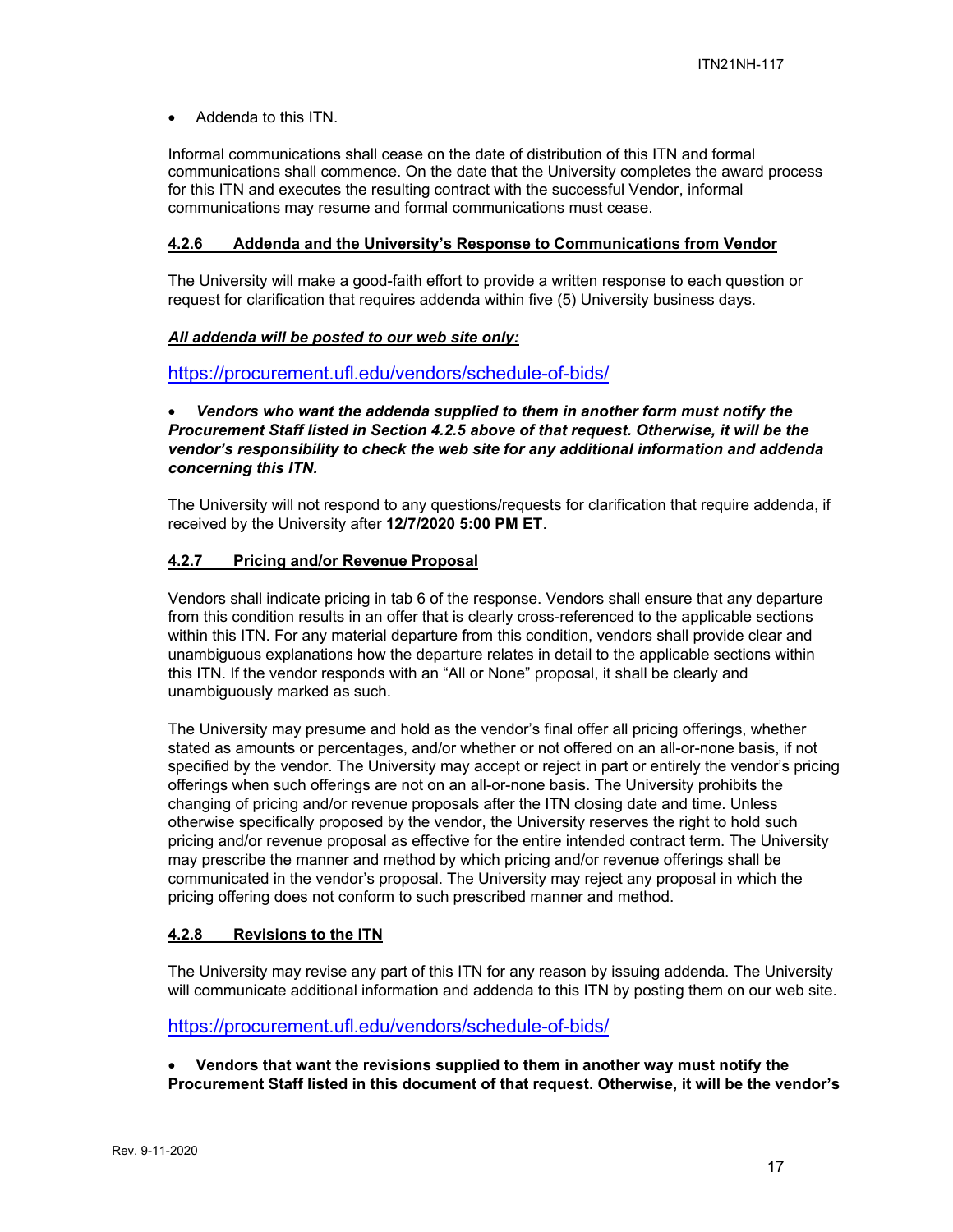## **responsibility to check the web site for any additional information and addenda concerning this ITN.**

Vendors are responsible for the information contained in such addenda, whether or not they acknowledge receipt. The University is under no obligation to communicate such addenda to vendors who notify the University that they will not be responding this ITN. The University may determine whether an addendum will be considered as part of this ITN and/or as part of any contract resulting there from. The University shall reject vendors' responses to addenda if such responses are received after the ITN closing date and time.

## **4.2.9 Attention to Terms and Conditions**

Vendors are cautioned to thoroughly understand and comply with all matters covered under the Terms and Conditions section of this ITN. The successful Vendor is expected to enter into a form of agreement. The University agreement terms and conditions included in this ITN are intended to be incorporated into this agreement. PROPOSALS THAT ARE CONTINGENT UPON ANY CHANGES TO THESE TERMS AND CONDITIONS MAY BE DEEMED TO BE NON-RESPONSIVE AND MAY BE REJECTED (within the University's sole discretion).

AGREEMENTS RELATED TO UF'S AGREEMENT WITH UNITED STATES OF AMERICA. IF UF HAS ENTERED INTO AN AGREEMENT WITH THE UNITED STATES OF AMERICA, OR ANY DEPARTMENT THEREOF, AND THE AGREEMENT IS ENTERED INTO WITH THE VENDOR TO FURTHER THE PERFORMANCE OF THE WORK REQUIRED IN SUCH AGREEMENT, THE VENDOR SHALL COMPLY WITH THE FEDERAL FLOW THROUGH REQUIREMENTS, ON THE UF PROCUREMENT SERVICES WEBSITE UNDER PURCHASE ORDER TERMS AND CONDITIONS

## **4.2.10 Required Signature**

The University may reject any vendors' response if it is not signed as indicated and/or required by the areas, spaces, or forms provided within this ITN.

## **4.2.11 Authority to Negotiate**

Representatives of the vendor(s) selected to participate in oral negotiation(s) shall be first required to submit written authorization from the company CEO or CFO attesting to the fact that the company's lead negotiator is authorized to bind the company to the terms and conditions agreed to during negotiations and as contained in the vendor's best and final offer. The provision of such authorization shall be a prerequisite to continuation in the ITN process. The University shall not enter into extensive contract negotiations with the selected vendor(s) after the negotiation process has been completed. If the University determines that a company awarded a contract based on this ITN does not honor all aspects of the agreement reached during the negotiations in the best and final offer, the University reserves the right to immediately cancel the award, and to place the company on the University's suspended vendor list.

Company negotiators must enter the negotiations prepared to speak on behalf of the vendor's company. The University reserves the right to immediately terminate negotiations with any company whose representatives are not empowered to, or who will not, make decisions during the negotiation session. Vendors are reminded that the University may elect not to solicit a best and final offer from any company whose representative(s) have been unable or unwilling to commit to decisions reached during the verbal negotiation process.

## **4.2.12 Collusion Prohibited**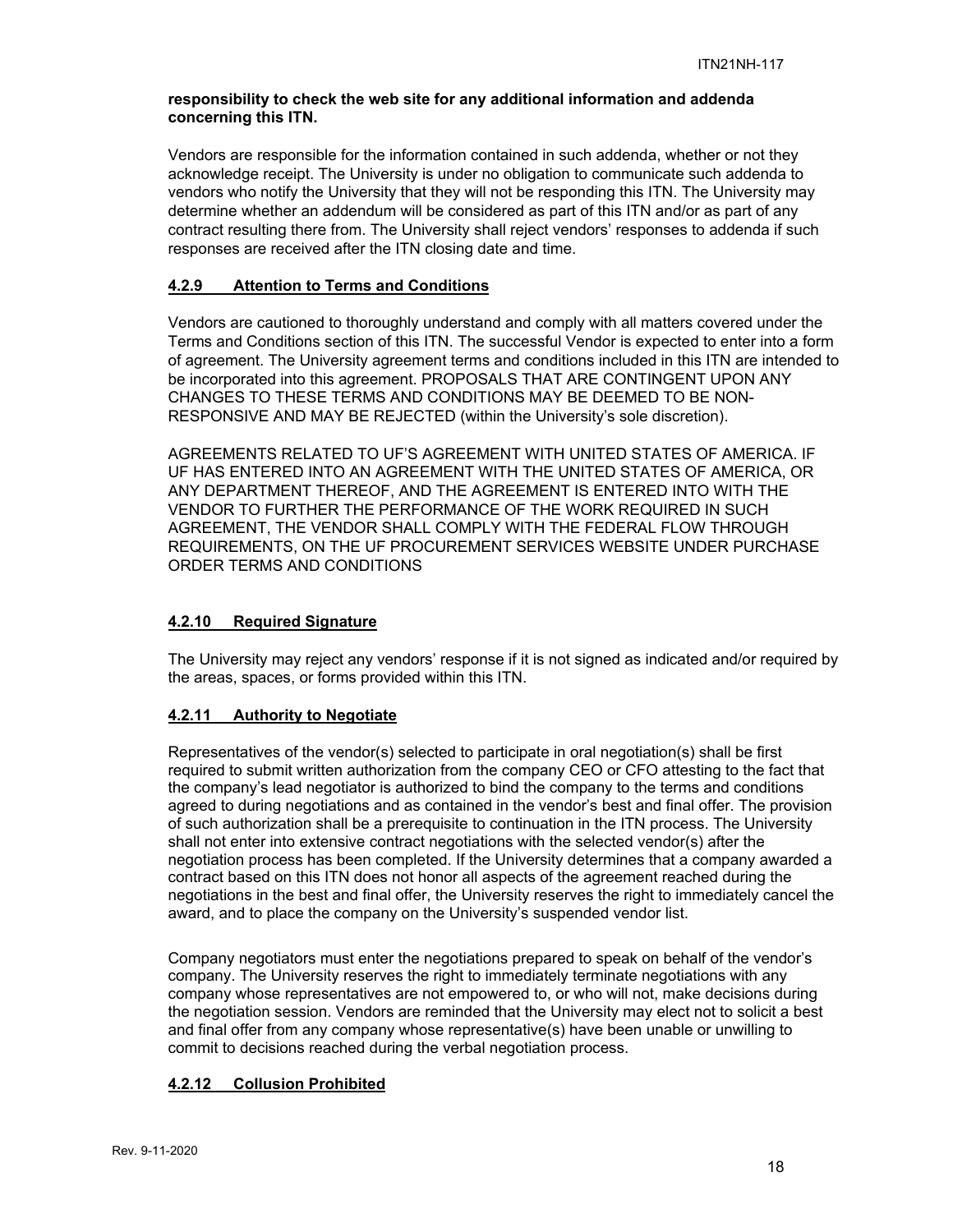In connection with this ITN, vendor collusion with other vendors or employees thereof, or with any employee of the University, is prohibited and may result in vendor disqualification and/or cancellation of award. Any attempt by the vendor, whether successful or not, to subvert or skirt the principles of open and fair competition may result in vendor disqualification and/or cancellation of award. Such disqualification and/or cancellation shall be at no fault or liability whatsoever to the University.

## **4.2.13 Improper Business Relationships/Conflict of Interest Prohibited**

In connection with this ITN, each vendor shall ensure that no improper, unethical, or illegal relationships or conflict of interest exists between or among the vendor, the University, and any other party to this ITN. The University reserves the right to determine the materiality of such relationships, when discovered or disclosed, whether intended or not; and to decide whether or not vendor disqualification and/or cancellation of award shall result. Such disqualification and/or cancellation shall be at no fault or liability whatsoever to the University.

## **4.2.14 Corrections, Changes, and Providing Information on Forms within the ITN**

Vendors shall ensure that an authorized individual initials each correction using pen and ink. Vendors shall use pen and ink or typewriter in providing information directly on pages, or copies thereof, contained within this ITN.

## **4.2.15 Performance and Payment Bond – Intentionally omitted**

## **4.2.16 Anti-Kickback**

In compliance with FAR 52.203-7, the University has in place and follows procedures designed to prevent and detect violations of the Anti-Kickback Act of 1986 in its operations and direct business relationships.

## **4.2.17 Withdrawal of ITN**

Vendors may withdraw their proposals any time prior to the ITN closing date. Vendors may request to withdraw their proposals after the ITN closing date and time prior to selection and notice of award. The University shall have sole authority to grant or deny such a request. In the event the University grants such a request, it may withhold issuing future ITN's to such vendors.

## **4.2.18 University's Right to Use Vendor's Ideas/Proprietary Information**

**If the vendor needs to submit proprietary information with the proposal, the vendor shall ensure that it is enclosed in a separate envelope from the proposal and that it is clearly designated and conspicuously labeled as such.** Vendors who submit responses with information noted as proprietary may be asked to substantiate why the information is proprietary or is otherwise exempt from a public records request under Florida Law.

Selection or rejection of the proposal shall not affect the University's right of use. Provided, however, that the University will, in good faith, honor any vendor information that is clearly designated and conspicuously labeled as proprietary when the University concurs that the information is proprietary, and that trade secrets or other proprietary data contained in the proposal documents shall be maintained as confidential in accordance with procedures promulgated by the Procurement Staff and subject to limitations in Florida or Federal law. Pricing information cannot be considered proprietary. The University shall not be liable in any manner or in any amount for disclosing proprietary information if such information is not clearly so designated and conspicuously so labeled. The University shall likewise not be liable if it did not know or could not have reasonably known that such information was proprietary.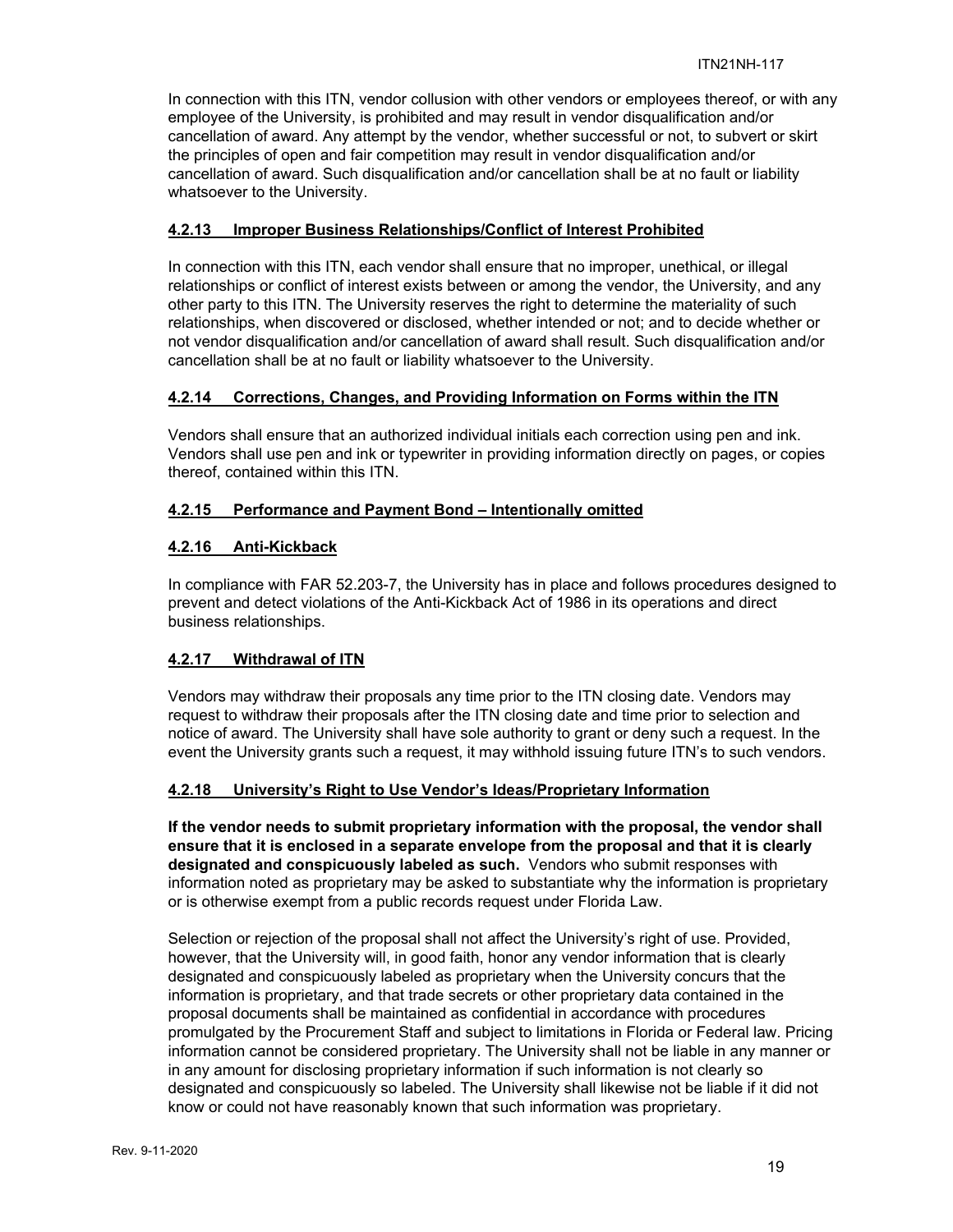Should a request be made of the University for access to the information designated confidential or trade secret by the bidder and, on the basis of that designation, the University denies the request, the bidder may be responsible for all legal costs necessary to defend such action if the denial is challenged in a court of law.

#### **5.0 DEFINITIONS**

#### **5.1 Agreement/Contract**

All types of agreements entered into by the University of Florida, regardless of what they may be called, for the procurement of materials, services or construction, or the disposal of materials. Meaning is interchangeable.

## **5.2 Customer**

Unless otherwise implied by the context of the specific provision within this ITN, "Customer" means a customer of the vendor, other than the University.

## **5.3 May, Should**

Indicates something that is not mandatory, but permissible, recommended, or desirable.

## **5.4 Must, Shall, Will**

Indicates a mandatory requirement. Failure to meet these mandatory requirements may result in rejection of your proposal as non-responsive.

#### **5.5 Proposal**

The entirety of the vendor's responses to each point of this ITN, including any and all supplemental offers or information not explicitly requested within this ITN.

#### **5.6 Proprietary Information**

Information held by the owner that if released to the public or anyone outside the owner's organization, would be detrimental to its interests. It is an issue of fact rather than opinion. Pricing and/or revenues cannot be considered proprietary.

#### **5.7 Provider**

Any entity responding to this ITN, or, if selected, the vendor entering into a contract with University.

#### **5.8 Invitation to Negotiate (ITN)**

A competitive negotiation process. It is not to be confused with an Invitation to Bid (ITB), in which goods or services are precisely specified and price is substantially the only competitive factor. This ITN provides the University the flexibility to negotiate to arrive at a mutually agreeable relationship. Price will be considered, but will not be the only factor of evaluation.

#### **5.9 Respondent**

Any entity responding to this ITN, or, if selected, the vendor entering into a contract with University.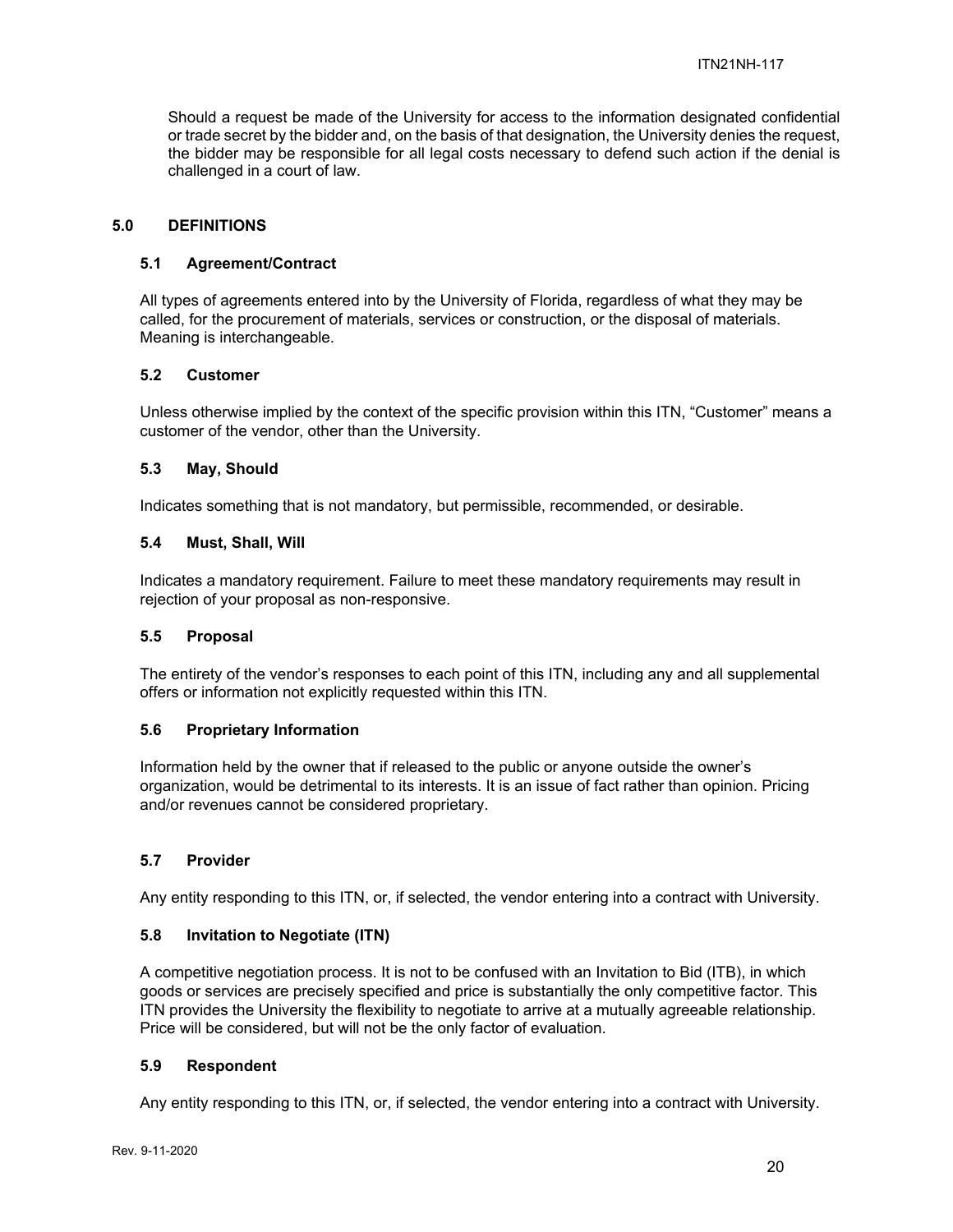## **5.10 Response**

Same as Proposal

#### **5.11 Successful Vendor**

Any entity responding to this ITN, or, if selected, the vendor entering into a contract with University.

#### **5.12 Supplement Agreement**

Any supplement terms and conditions agreed to by the parties in writing taking precedence over all other documents governing the transaction.

## **5.13 Supplier**

Any entity responding to this ITN, or, if selected, the vendor entering into a contract with University.

## **5.14 University of Florida, UF or University**

Same as The University of Florida Board of Trustees, a public body corporate of the State of Florida; throughout the document the term UF, University and University of Florida is used interchangeably.

## **5.15 Vendor**

Any entity responding to this ITN, or, if selected, the vendor entering into a contract with University.

#### **5.16 Vendor's Proposal**

Same as Proposal

#### **5.17 Vendor's Response**

Same as Proposal

#### **6.0 AGREEMENT TERMS AND CONDITIONS**

The following are the Terms and Conditions that will become part of any Agreement consummated between the University and the Successful Vendor. The Successful Vendor will be expected to execute an Agreement containing the provisions set forth in this section, or substantially similar provisions as University deems prudent or necessary. This list of provisions is not exhaustive or indicative of every provision that will be contained in the Agreement, but rather identifies particular terms and conditions of which the vendor should be aware. In the event of a conflict between any provisions contained in any of the documents governing this transaction, the following shall be the order of precedence: Agreement; Invitation to Negotiate; Proposal.

#### **6.1 Actions of Successful Vendor**

The University is under no obligation whatsoever to be bound by the actions of any Successful Vendor with respect to third parties. The Successful Vendor is not a division or agent of the University.

## **6.2 Advertising**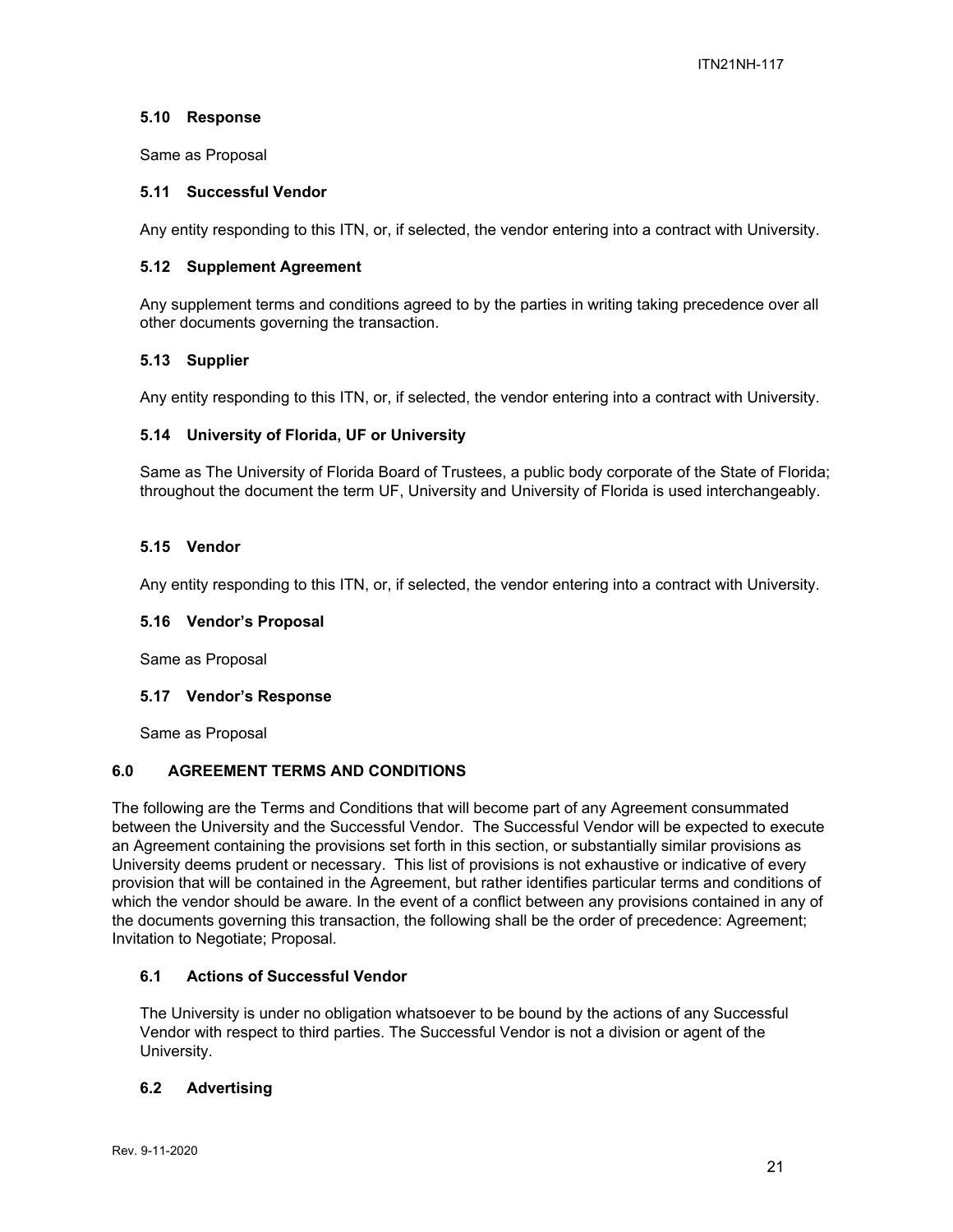The Successful Vendor shall not advertise or publish information concerning the Agreement without prior written consent of the University. The University shall not unreasonably withhold permission.

## **6.3 Americans with Disabilities Act**

The Successful Vendor shall comply with all applicable provisions of the Americans with Disabilities Act and applicable federal regulations under the act.

## **6.4 Certification**

By signature on the "Proposal Certification" form included under Section 7.0, the Vendor certifies that the submission on the proposal did not involve collusion or other anti-competitive practices. The Vendor has not given, offered to give, nor intends to give at any time hereafter any economic opportunity, future employment, gift, loan, gratuity, special discount, trip, favor, or service to a public servant in connection with the submitted proposal. In addition, Vendor certifies whether or not an employee of the University has, or whose relative has, a substantial interest in any Agreement subsequent to this ITN. Vendor also certifies their status with regard to debarment, or suspension by any federal entity.

Failure to provide a valid signature affirming the stipulations required by this clause shall result in the rejection of the submitted proposal and, if applicable, any resulting Agreement. Signing the certification with a false statement shall void the proposal and, if applicable, any resulting Agreement. Any resulting Agreement may be subject to legal remedies provided by law. Vendor agrees to promote and offer to the University only those services and/or materials as stated in and allowed for under resulting Agreement(s).

## **6.5 Conflict of Interest**

The award hereunder is subject to the provisions of Chapter 112, F.S. Vendors must disclose with the proposal the name of any officer, director, or agent who is also an employee of the University of Florida. Further, all Vendors must disclose the name of any University employee who owns, directly or indirectly, an interest of five percent (5%) or more in the Vendor's firm or any of its branches.

## **6.6 Discrimination**

An entity or affiliate who has been placed on the discriminatory list may not submit a bid on a contract to provide goods or services to a public entity, may not submit a bid on a contract with a public entity for the construction or repair of a public building or public work, may not submit proposals on leases of real property to a public entity, may not award or perform work as a Vendor, supplier, subcontractor or consultant under contract with any public entity, and may not transact business with any public entity.

## **6.7 Drug Free Workplace**

The Successful Vendor agrees that in the performance of the Agreement, neither the Successful Vendor nor any employee of the Successful Vendor shall engage in the unlawful manufacture, distribution, dispensing, possession, or use of a controlled substance in conducting any activity covered by the Agreement. The University reserves the right to request a copy of the Successful Vendor's Drug Free Workplace Policy. The Successful Vendor further agrees to insert a provision similar to this statement in all subcontracts for services required.

## **6.8 Equal Opportunity Statement**

The State Universities have established equal opportunity practices which conform to both the spirit and the letter of all laws against discrimination and prohibit discrimination based on race, creed, color,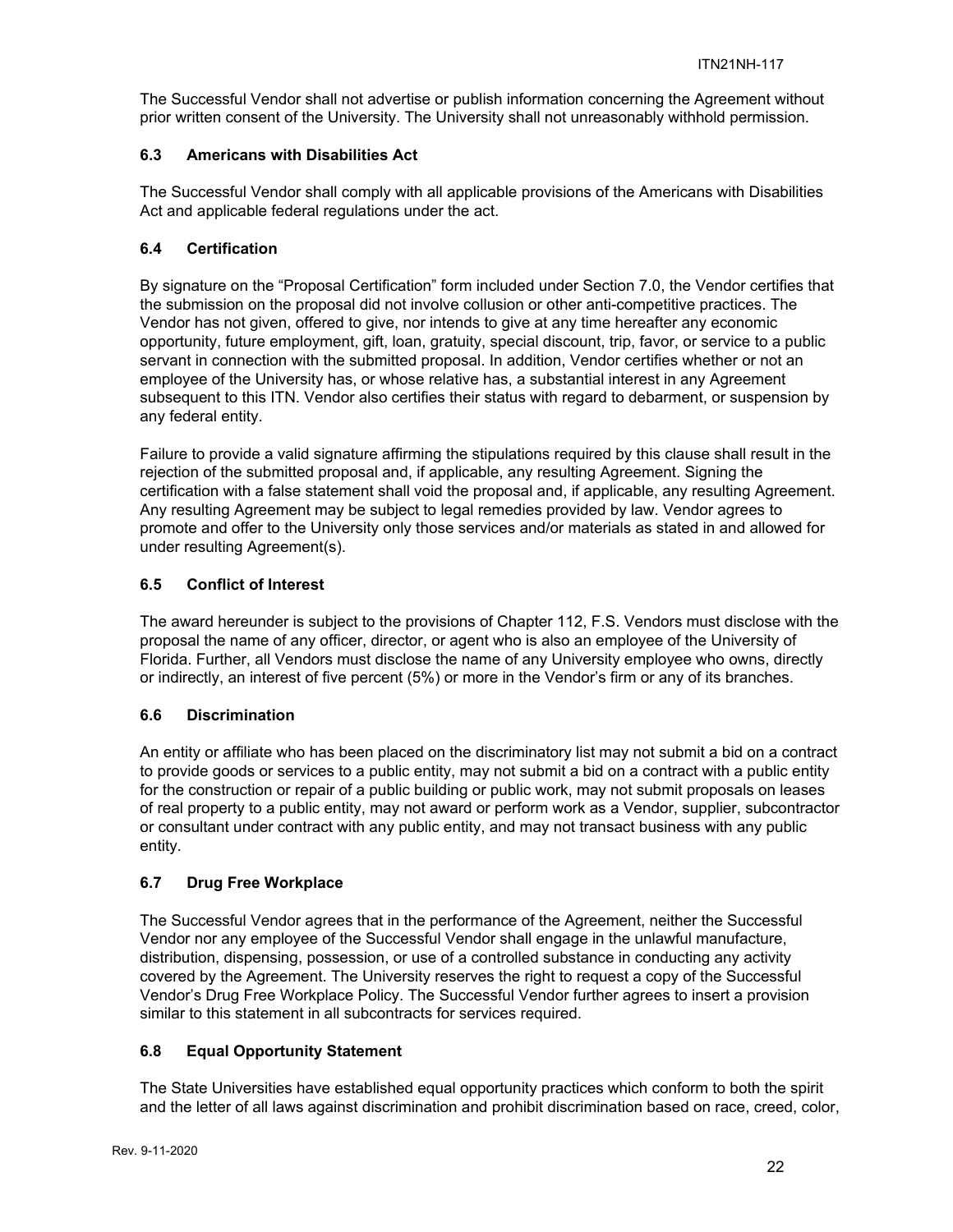sex, age, national origin, marital status or religion. To be considered for inclusion as a supplier under this agreement, the vendor commits to the following:

A. The provisions of Executive Order 11246, September 24, 1966, and the rules, regulations, and relevant orders of the Secretary of Labor are applicable to each order placed against this agreement regardless of value.

B. If the vendor expects to receive \$10,000 in orders during the first 12 months of this agreement, a complete certificate of non-segregated facilities shall be attached to the proposal response.

C.If the vendor expects to receive \$50,000 in orders during the first 12 months of this agreement and employs more than 50 people, standard form 100 (EEOO-1) must be filed prior to March 1 of each year.

D. If the vendor expects to receive \$50,000 in orders during the first 12 months and employs more than 50 people, a written program for affirmative action compliance must be maintained by the vendor, subject to review upon request by the user agencies of this agreement.

If you have already complied with the above, please indicate

## **6.9 Federal, State, and Local Laws and Regulations**

Successful Vendor is solely responsible for complying with all laws, ordinances, and regulations including but not limited to, those relating to taxes, licenses and permits, as they may apply to any matter under this ITN. The Successful Vendor must demonstrate that they are duly licensed by applicable regulatory bodies during the performance of the Agreement. Prior to the commencement of Agreement, the Successful Vendor shall be prepared to provide evidence of such licensing as may be requested by the University. Successful Vendor shall, at no expense to the University, procure and keep in force during the entire period of the Agreement all such permits and licenses.

## **6.10 Inspection, Audit and Reporting**

All books, accounts, reports, files and other records relating to the Agreement shall be subject at all reasonable times to inspection and audit by the University of Florida.

Reporting Requirements: The successful vendor(s) agrees to furnish to the University a summary of total sales made under this contract as requested but at least twice a year.

All reporting will be in Electronic Format provided to Procurement Services either prior to business review meetings or as requested.

Reports will include, but are not limited to the following.

Detailed invoice level purchase history usage with at minimum the following fields:

ꞏ PO Number

ꞏ Service Date

Vendor and University will work together to create reports as University deems necessary and compatible with vendor systems.

#### **6.11 Liens**

Each Successful Vendor shall keep the University free and clear from all liens asserted by any person or entity for any reason arising out of the furnishing of services or materials by or to the Successful Vendor.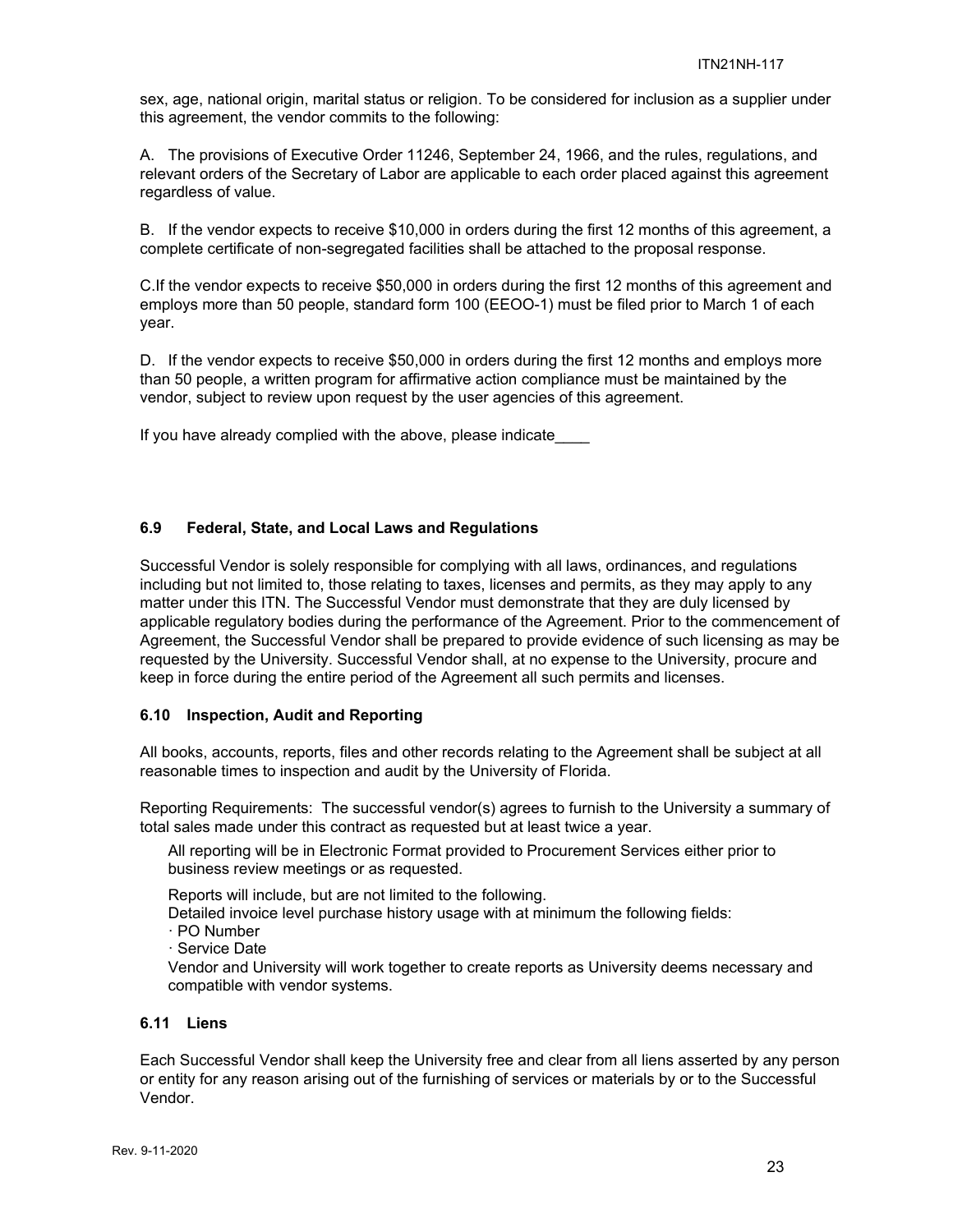## **6.12 Modifications**

The Agreement can be modified or rescinded only by a writing signed by both parties or their duly authorized agents.

#### **6.13 Non-Discrimination**

The parties agree to be bound by applicable state and federal rules governing Equal Employment Opportunity and Non-Discrimination.

## **6.14 Ownership of Documents**

All drawings, maps, sketches, documents, records, programs, data base, reports and other data developed or purchased, under this Agreement for or at the University's expense shall be and remain the University's property, without restriction, reservation or qualifications. The Successful Vendor may retain copies necessary for recordkeeping documentation and all such other business purposes related to the Agreement. All materials and products produced shall be provided to the University upon expiration of this Agreement.

## **6.15 Sales and Use Tax**

The Successful Vendor agrees to comply with and to require all of his subcontractors to comply with all the provisions of applicable law. The Successful Vendor further agrees to indemnify and hold harmless the University from any and all claims and demands made against it by virtue of the failure of the Successful Vendor or any subcontractors to comply with the provisions of any and all said laws. The University is exempt from state sales and use tax.

#### **6.16 Sexual Harassment**

Federal law and the policies of the University prohibit sexual harassment of University employees or students. Sexual harassment includes any unwelcome sexual advance toward a University employee or student, any request for a sexual favor from a University employee or student, or any other verbal or physical conduct of a sexual nature that is so pervasive as to create a hostile or offensive working environment for University employees, or a hostile or an offensive academic environment for University students. University vendors, subcontractors and suppliers for this project are required to exercise control over their employees so as to prohibit acts of sexual harassment of University employees and students. The employer of any person who the University, in its reasonable judgment, determines has committed an act of sexual harassment agrees as a term and condition of the Agreement to cause such person to be removed from the project site and from University premises and to take such other action as may be reasonably necessary to cause the sexual harassment to cease.

## **6.17 Small Business Program**

University is an equal opportunity institution and, as such, encourages the use of small businesses, including women and minority-owned small businesses in the provision of goods and services. Small businesses should have a fair and equal opportunity to compete for dollars spent by the University. Competition ensures that prices are competitive and a broad vendor base is available. **Vendors are encouraged to get certified by the State of Florida** if they are minority-owned, woman-owned or veteran-owned:

http://www.dms.myflorida.com/agency\_administration/office\_of\_supplier\_diversity\_osd/get\_certified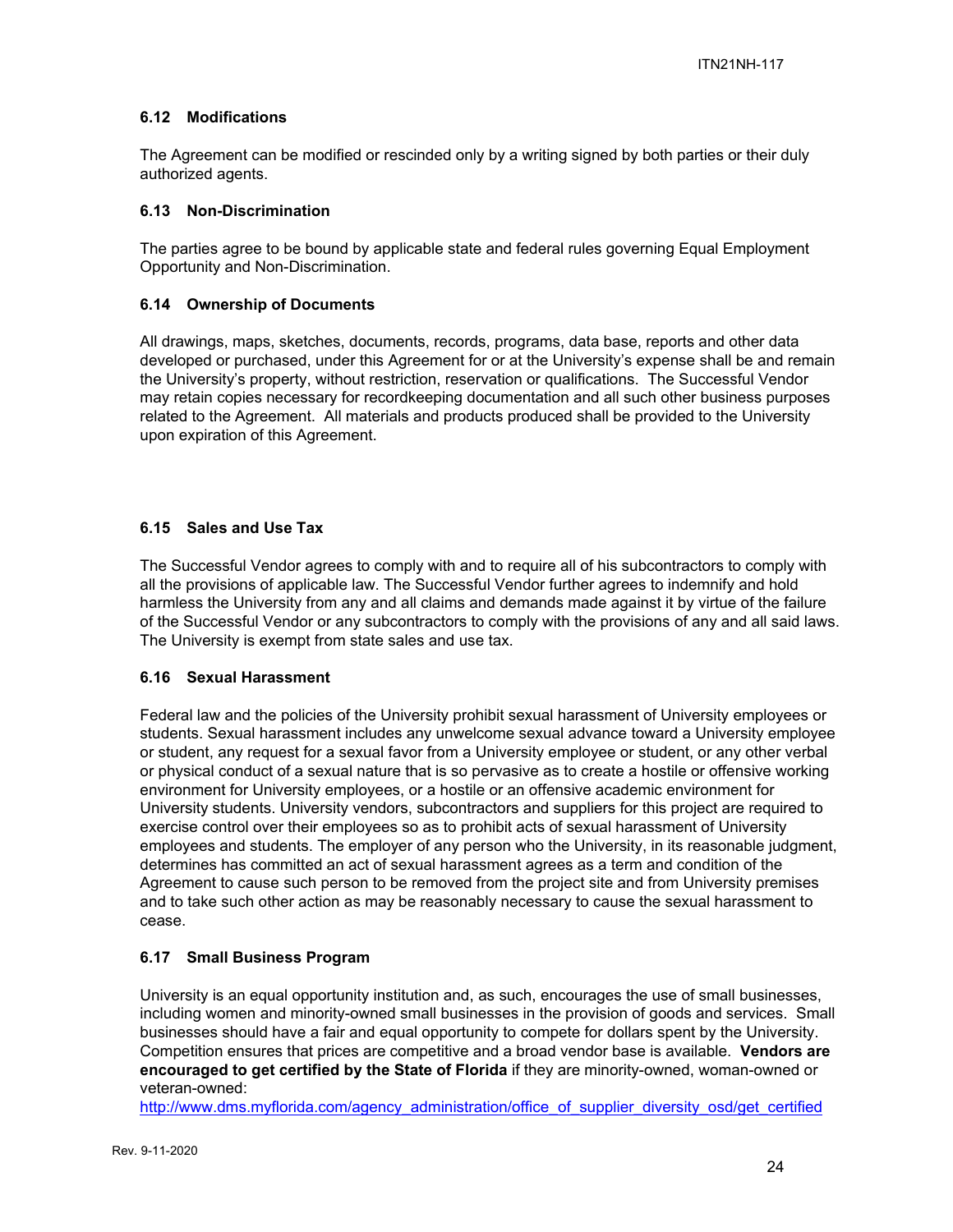Vendor shall use good faith efforts to ensure opportunities are available to small businesses, including women and minority-owned businesses. For questions about the University's Small Business Program contact Director of Small Business and Vendor Diversity, 352-392-0380, https://sbvdr.admin.ufl.edu/

## **6.18 Tobacco Free Campus Policy**

The University of Florida campus is a tobacco-free campus. This policy was effective as of July 1, 2010. The use of cigarettes or other tobacco products in UF buildings, parking lots, or in vehicles in these areas is prohibited. The successful vendor is expected to respect this smoke free policy and fully comply with it.

## **6.19 Sustainability Preferences**

The University's Procurement directives support the purchase of products that will minimize any negative environmental impacts of our work. In order to facilitate a healthy market in sustainable products, all parties involved in the procurement and utilization of materials must engage in both waste recycling and the initial purchase of products containing recycled content. It is in the interest of public health, safety and welfare and the conservation of energy and natural resources to use and promote environmentally responsible products, as well as energy efficient fixtures, appliances and mechanical equipment used in new construction and retrofit of University facilities.

## **6.20 Assignment-Delegation**

No right or interest in the Agreement shall be assigned or delegation of any obligation made by Successful Vendor without written permission of the University. Any attempted assignment or delegation by Successful Vendor shall be wholly void and totally ineffective for all purposes unless made in conformity with this paragraph.

## **6.21 Assignment of Anti-Trust Overcharge Claims**

The parties recognize that in actual economic practice overcharges resulting from anti-trust violations are in fact borne by the ultimate purchaser; therefore, Successful Vendor hereby assigns to the University any and all claims for such overcharges.

#### **6.22 Date for Reckoning Prompt-Payment Discount**

For purposes of determining whether a prompt-payment discount, if applicable, may be taken by the University, the starting date of such reckoning period shall be the later of the date of a properly executed invoice or the date of completion of service and/or delivery of product.

#### **6.23 Force Majeure**

In the event compliance with any obligation under this Agreement is impractical or impossible due to any Event of Force Majeure, then the time for performance of such obligation shall be extended for a period equivalent to the duration of the Event of Force Majeure. The provisions of this section shall not operate to excuse either party's inability to perform its obligations hereunder because of inadequate finances. "Event of Force Majeure:" means any strike, lockout, labor dispute, embargo, flood, earthquake, storm, dust storm, lightning, fire, epidemic, act of God, war, national emergency, civil disturbance or disobedience, riot, sabotage, terrorism, restraint by governmental order or any other occurrence beyond the reasonable control of the party in question.

#### **6.24 Furnish and Install – Intentionally omitted**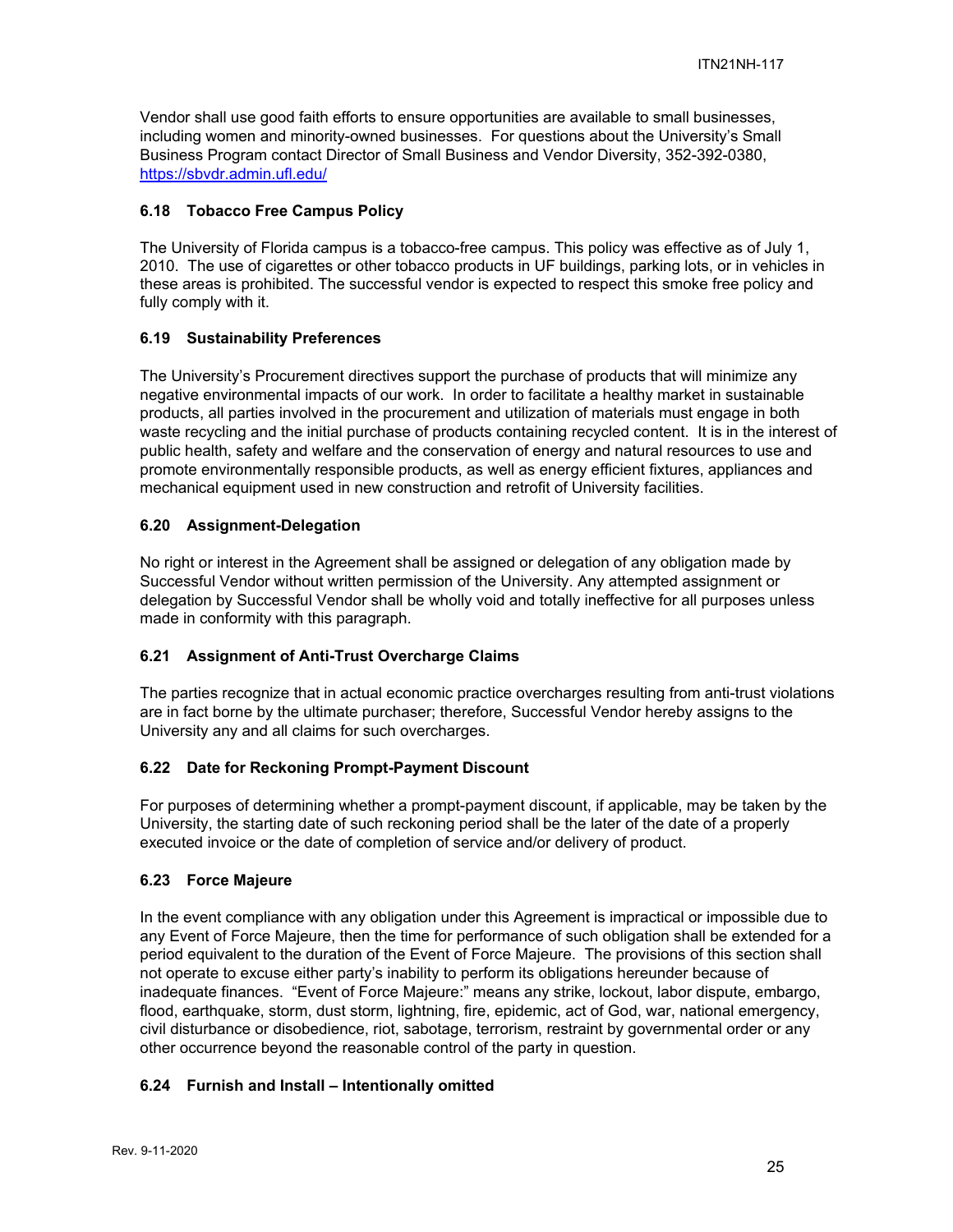## **6.25 Indemnification/Hold Harmless; Liability**

The Successful Vendor shall indemnify, defend, and hold harmless the University of Florida Board of Trustees, the University of Florida, the State of Florida and the Florida Board of Governors, and their respective officers, agents, and employees, against and from any and all claims, demands, suits, actions, proceedings, loss, cost, and damages of every kind and description, including attorneys' fees and/or litigation expenses, which may be brought or made against or incurred on account of loss of or damage to any property or for injuries to or death of any person, caused by, arising out of, or contributed to, in whole or in part, by reasons of any act, omission, professional error, fault, mistake, or negligence of Successful Vendor, its employees, agents, representatives, or subcontractors, their employees, agents, or representatives in connection with or incident to the performance of the Agreement. Successful Vendor's obligation under this provision shall not extend to any liability caused by the sole negligence of the University Of Florida Board Of Trustees, University, or its officers, agents, and employees. Such indemnification shall specifically include infringement claims made against any and all intellectual property supplied by Successful Vendor and third party infringement under the Agreement.

The University, as a public entity, is protected by sovereign immunity from tort liability, subject to a limited statutory waiver. The University will not agree to (i) indemnify or hold harmless any vendor; (ii) be liable for vendor's attorneys' fees under any circumstances; or (iii) binding arbitration. The Agreement shall not be construed or interpreted as (i) denying to either party any remedy or defense available to such party under the laws of the State of Florida; (ii) the consent of University or the State of Florida or their agents and agencies to be sued; or (iii) a waiver of either University's or the State of Florida's sovereign immunity beyond the limited waiver provided in section 768.28, Florida Statutes.

## **6.26 Insurance Requirements**

The Successful Vendor shall purchase from and maintain with a company or companies, lawfully authorized to do business in Florida and acceptable to the University, such insurance as will protect the Successful Vendor from claims arising out of or resulting from the Successful Vendor's operations under the Agreement and for which the Successful Vendor may be legally liable, whether such operations be by the Successful Vendor or by their subcontractors or by anyone directly or indirectly employed by any of them, or by anyone for whose acts any of them may be liable. All insurance policies shall be issued and countersigned by representatives of such companies duly authorized for the State of Florida and shall be written on ISO standard forms or their equivalents. The Successful Vendor shall file with the University Certificates of Insurance prior to the commencement of this Agreement and shall file Certificates of Insurance evidencing the renewal of such policies at least thirty (30) days prior to the date that each applicable insurance policy is scheduled to expire. *Please note that the University of Florida must be named "additional insured" on automobile and general liability policies.*

General Liability Insurance – The Successful Vendor shall provide the ISO Commercial General Liability policy for general liability coverage's for limits of not less than of \$1,000,000 per occurrence and \$2,000,000 combined single limit for property damage and bodily injury liability covering claims arising from the ownership, use or maintenance of owned and non-owned equipment, included rented equipment, whether such operations be by the Vendor or by anyone directly or indirectly employed by the Vendor. . Coverage shall be maintained without interruption from date of commencement of work until date of final payment.

Worker's Compensation - The Successful Vendor shall secure and maintain for the life of this Agreement, valid Worker's Compensation Insurance as required by Chapter 440, Florida Statutes (if applicable.)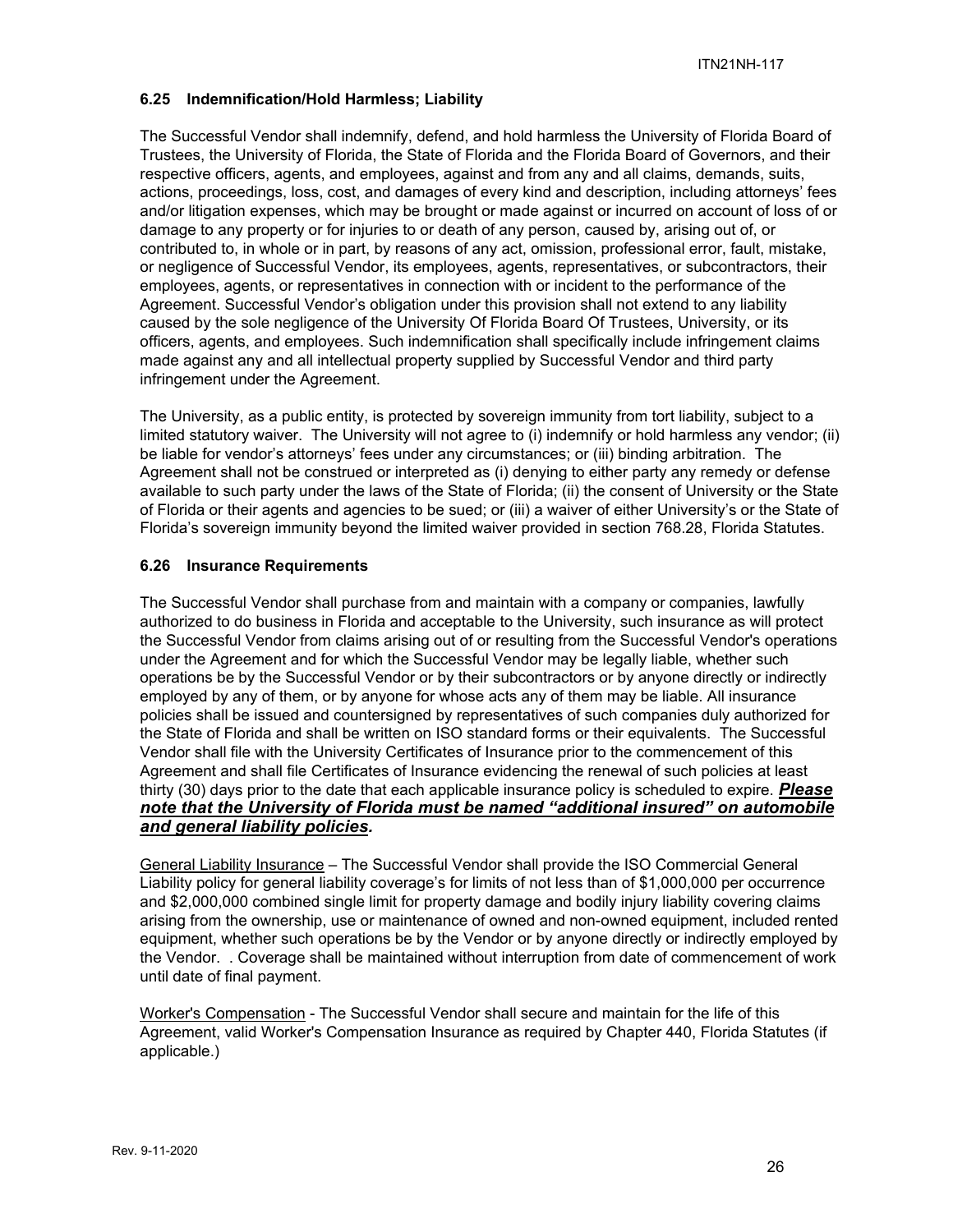Automobile Liability - The Successful Vendor shall secure and maintain, during the life of this Agreement, Automobile Liability insurance on all vehicles against bodily injury and property damage in at least the amount of \$100,000.00 per person, \$500,000.00 per occurrence.

#### **6.27 Protection of Property**

The Successful Vendor shall at all times guard against damage or loss to the property of the University or of others or vendors and shall be held responsible for replacing or repairing any such loss or damage. The University may withhold payment or make such deductions as deemed necessary to insure reimbursement or replacement for loss or damage to property through negligence of the Successful Vendor or their agents. The Successful Vendor shall provide all barricades and take all necessary precautions to protect buildings and personnel.

#### Intellectual Property

- A. All works that are created pursuant to this contract ("Works") are works made for hire, and all rights and privileges attendant to the Works belong exclusively to the University. If a court of competent jurisdiction determines that any Work does not constitute a work made for hire, the Contractor hereby assigns to the University for no additional consideration all rights and privileges the Contractor has in the works, including all intellectual property rights, specifically those under copyright law.
- B. Paragraph A does not apply to Works that are not created through performance under this Contract ("Pre-existing works"). With respect to Pre-existing works used by the Contractor in performance of this Contract, the Contractor shall obtain for the University at no additional charge a license to use Pre-existing works for the uses intended under this Contract, including the right to make derivative works. Paragraph A does apply, however, to any Works that are derivative of Pre-existing works.
- C. The Contractor warrants that it has full power and authority to transfer the rights granted by this Contract to the University and that use of the works by the University does not constitute an infringement or other violation of any copyright, trade secret, trademark, patent, non-disclosure, or other rights of any third party.
- D. Title and all rights and privileges to all graphics and material provided to the Contractor by the University in connection with this Contract remain the exclusive property of the University of Florida. The Contractor does not receive any title, rights, or privileges in those graphics or materials. The University grants to the Contractor a limited license in those graphics or materials only for the purpose of carrying out the Contractor's obligations under this Contract.

#### **6.28 Labor Disputes**

Successful Vendor shall give prompt notice to the University of any actual or potential labor dispute which delays or may delay performance of the Agreement.

#### **6.29 Laws and Regulations**

Successful Vendors are solely responsible for keeping themselves fully informed of and faithfully observing all laws, ordinances, and regulations and shall protect and indemnify the University, its officers and agents against any claims of liability arising from or based on any violation thereof.

## **6.30 No Replacement of Defective Tender** – Intentionally omitted

#### **6.31 No Waiver of Right by the University**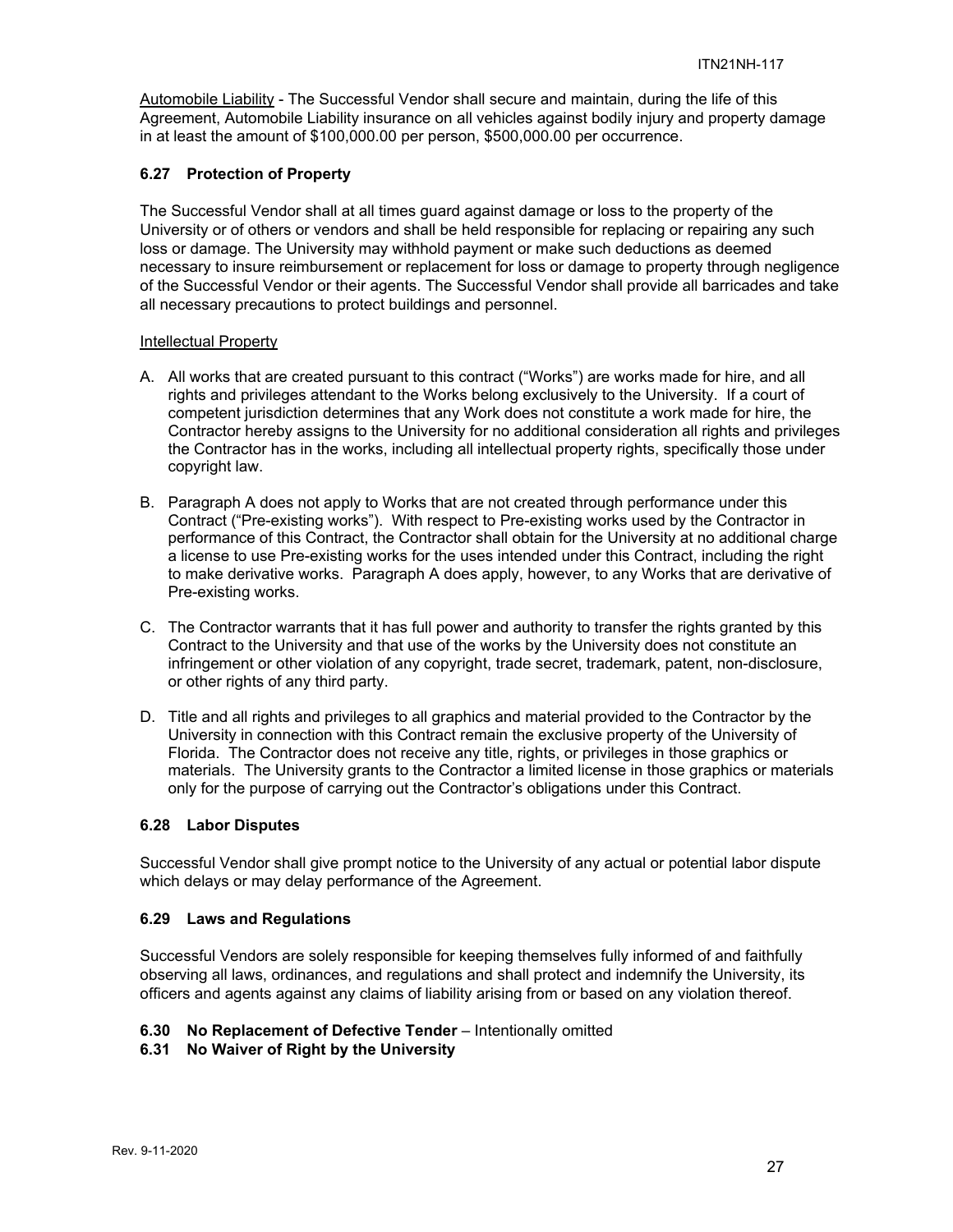No waiver by University of any breach of the provisions of the Agreement by the Successful Vendor shall in any way be construed to be a waiver of any future breach or bar the University's right to insist on strict performance of the provisions of the Agreement.

## **6.32 Notice to Vendors of Asbestos-Containing Materials in University Buildings – Not Applicable**

## **6.33 Parking and Identification Badges.**

The Successful Vendor shall obtain all parking permits and/or decals that may be required while performing project work on University premises. The Successful Vendor should review Contractor and Vendor Parking information from Transportation and Parking Services located at the following link: https://parking.ufl.edu/decals/contractors-vendors/

## **6.34 Payment Terms**

The University's obligation is payable only and solely from funds appropriated for the purpose of the Agreement. Unless otherwise stated herein, the payment terms for the Agreement are Net 30 days. VENDOR OMBUDSMAN: The University's vendor ombudsman whose duties include acting as an advocate for vendors may be experiencing problems in obtaining payment(s) from the University may be contacted at 352-392-1241.

## **6.35 Price Adjustment**

Price changes will normally only be considered at the end of one Agreement period and the beginning of another. Price change requests shall be in writing, submitted at least sixty (60) days prior to the end of the current Agreement period, and shall be supported by written evidence of increased costs to the Successful Vendor. The University will not approve unsupported price increases that will merely increase the gross profitability of the Successful Vendor at the expense of the University. Price change requests shall be a factor in the Agreement extension review process. The University shall, in its sole opinion, determine whether the requested price increase or an alternate option is in the best interest of the University.

## **6.36 Prior Course of Dealings**

No trade usage, prior course of dealings, or course of performance under other agreements shall be a part of any agreement resulting from this ITN; nor shall such trade usage, prior course of dealing, or course of performance be used in the interpretation or construction of such resulting agreement.

## **6.37 Intentionally Blank**

N/A

## **6.38 Public Entity Crime**

A person or affiliate who has been placed on the convicted list by the Department of Management Services, State of Florida, may not submit a proposal on a contract to provide any goods or services, including construction, repairs, or leases and may not be awarded or perform work as a Vendor, supplier, subcontractor, or consultant for the University of Florida for a period of 36 months from the date of being placed on the convicted list, a "person" or "affiliate" includes any natural person or any entity, including predecessor or successor entities or any entity under the control of any natural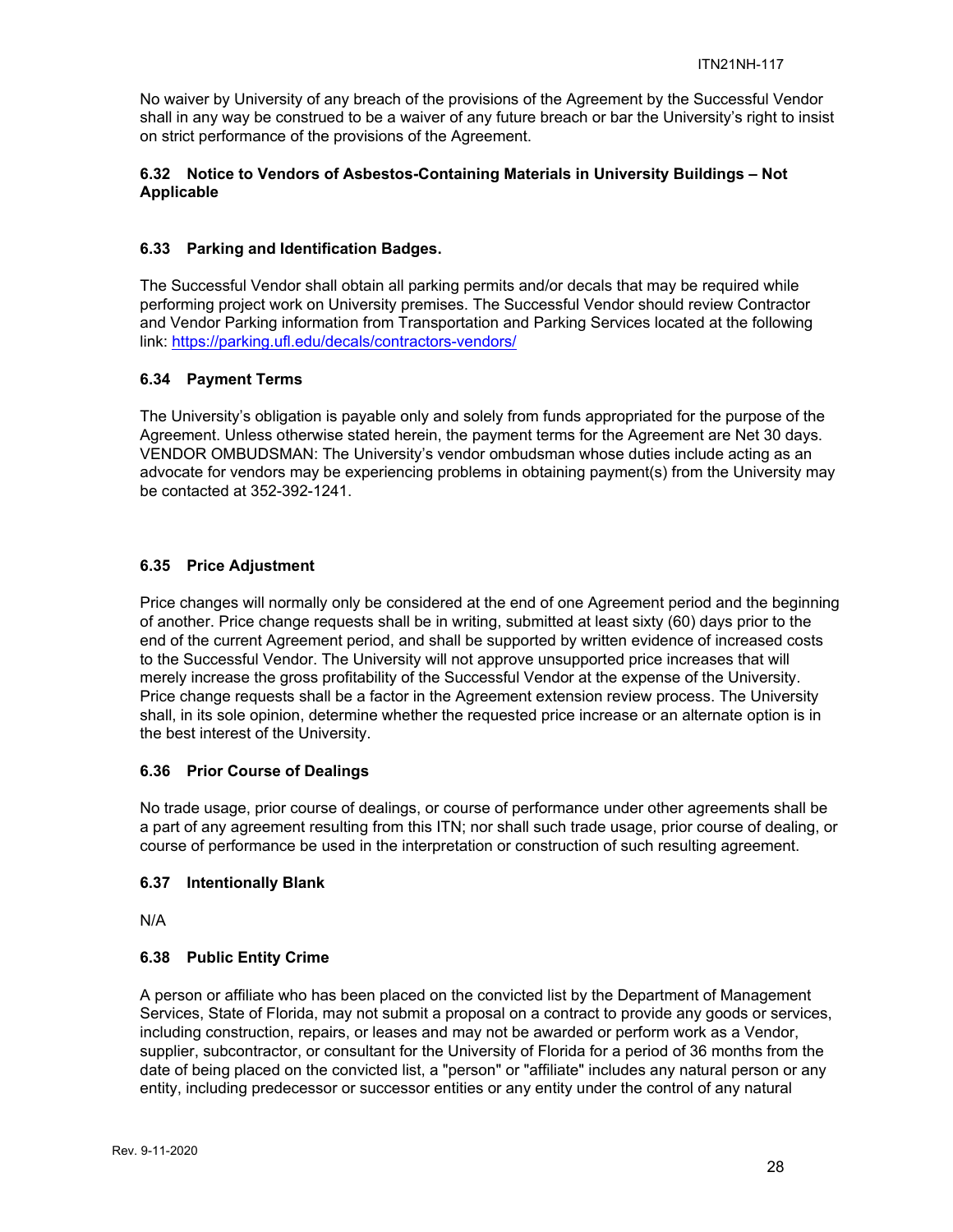person who is active in its management and who has been convicted of a public entity crime (Rule 6C1-3.020 FAC).

## **6.39 Public Records**

All proposal information submitted and opened becomes subject to the Public Records Law set forth in Chapter 119 F.S.

## **IF THE VENDOR HAS QUESTIONS REGARDING THE APPLICATION OF CHAPTER 119, FLORIDA STATUTES, TO THE VENDOR'S DUTY TO PROVIDE PUBLIC RECORDS RELATING TO THIS CONTRACT, CONTACT THE CUSTODIAN OF PUBLIC RECORDS AT Phone: (352) 846-3903**

## **email: PR-Request@ufl.edu**

## **Mail: PO Box 113156, Gainesville, FL 32611-3156**

Any resulting Agreement may be unilaterally canceled for refusal by the vendor to allow public access to all documents, papers, letters, or other materials made or received by the Successful Vendor in conjunction with the Agreement and subject to the provisions of Chapter 119. F.S.

## **6.40 Referencing of Orders**

For each order issued against an agreement resulting hereunder, the University intends in good faith to reference this ITN for pricing, terms and conditions, delivery location, and other particulars. However, in the event the University fails to do so, the University's right to such terms and conditions, and particulars shall not be affected, and no liability of any kind or amount shall accrue to the University.

## **6.41 Remedies and Applicable Law**

The Agreement shall be governed by and construed in accordance with the laws of the State of Florida (without regard to principles of conflict of laws) and the rules and regulations of the Florida Board of Governors and the University. University and Successful Vendor shall have available all remedies afforded each by said law. The venue in any action or litigation commenced to enforce the Agreement shall lie in a court of competent jurisdiction located in Gainesville, Florida.

## **6.42 Right of Inspection**

University shall have the right to inspect the goods at delivery before accepting them.

## **6.43 Right of Offset**

The University shall be entitled to offset against any sums due the Successful Vendor, any expenses or costs incurred by the University, or damages assessed by the University concerning the Successful Vendor's non-conforming performance or failure to perform the Agreement, or any other debt owing the University, including expenses, costs and damages described in the termination provisions contained herein.

## **6.44 Shipment Under Reservation Prohibited – Intentionally omitted**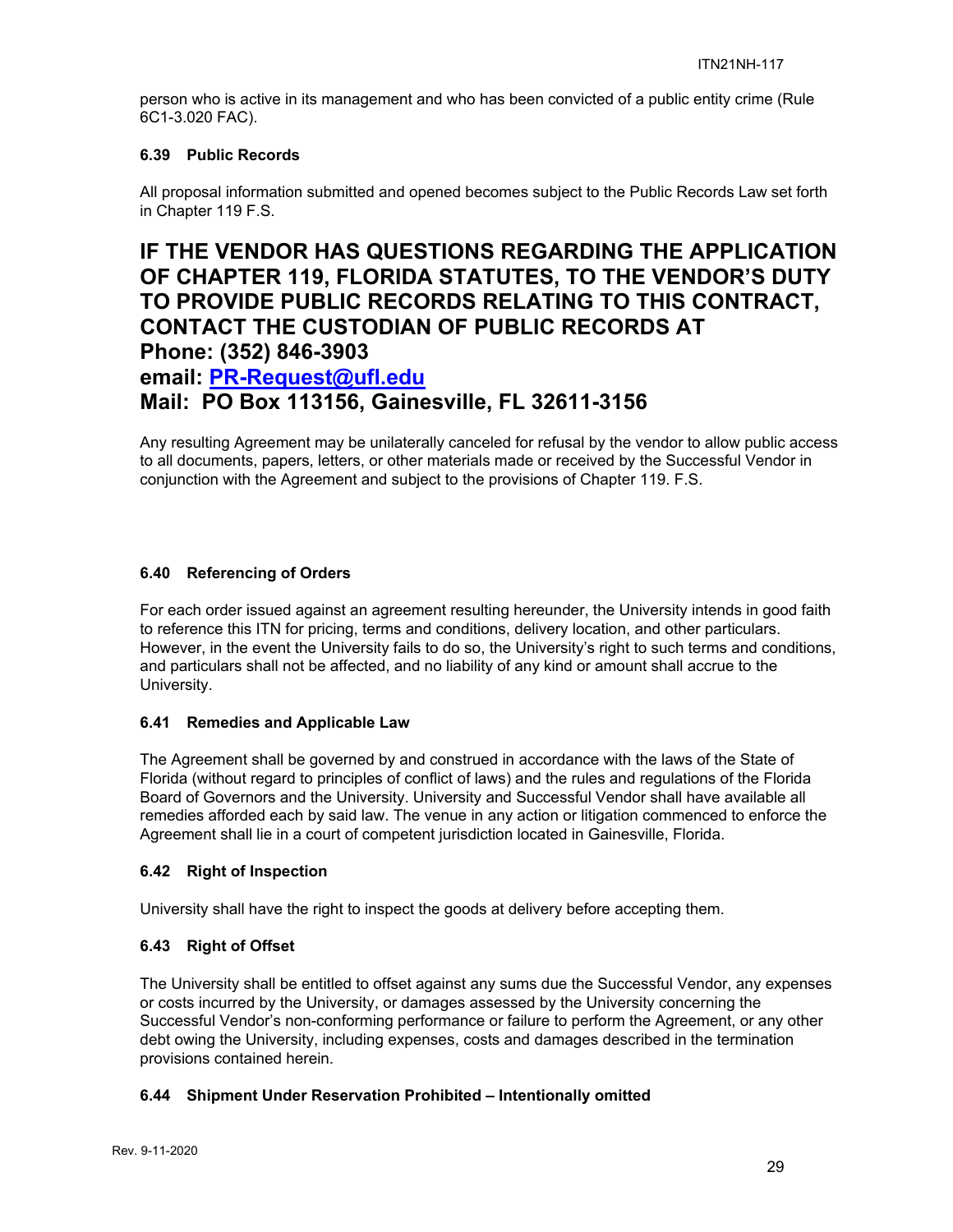## **6.45 Specifications: Brand Name or Acceptable Alternate**

Where in these specifications reference is made to materials, trade names, catalog numbers or articles of certain manufacture, it is done for the sole purpose of establishing a basis of a comparable standard of quality, performance, characteristics desired and is not intended to limit or restrict competition. It shall be understood that such method of specification description is not intended to exclude other processes, similar designs, or kinds of materials, but is intended solely as a means of establishing a standard of comparison to be utilized for solicitation evaluation purposes. Other material or product may be used, if in the sole opinion of the University, they are equal in durability, quality and of a design in harmony with the intent of these specifications. Such other material or product which is substantially equivalent to those specific brand(s) specified shall qualify for solicitation evaluation and award consideration by the University. The University reserves the right to reject any substitute material or product which, in its opinion, does not meet the standard of quality established by reference in these specifications and is not considered an acceptable alternate for the intended use and purpose. The burden of proof as to meeting the requirements of these specifications shall be the responsibility of the submitting vendor. Such proposer(s) who is offering any material or product other than the item(s) specified herein must submit with their solicitation response catalog cuts and detailed specifications which will completely describe the item(s) on which they are offering for an acceptable alternate determination by the University. Where the proposer proposes to substitute a material or product which is not known to the University, he/she shall be prepared to submit samples on request for the University's inspection and evaluation. The cost of transportation, both ways, of such samples shall be borne by the submitting proposer.

## **6.46 Successful Vendor to Package Goods- Not applicable**

## **6.47 Termination**

## **6.47.1 Convenience**

The University reserves the right to terminate the Agreement in whole or part at any time when in the best interests of the University without penalty or cause. Upon receipt of the written notice, the Successful Vendor shall immediately stop all work as directed in the notice, notify all subcontractors of the effective date of the termination and minimize all further costs to the University. In the event of termination under this provision, all documents, data and reports prepared by the Successful Vendor under the Agreement shall become the property of and delivered to the University. The Successful Vendor shall be entitled to receive just and equitable compensation for work in progress, work completed and materials accepted before the effective date of termination. Such compensation shall be the Successful Vendor's sole remedy against the University in the event of termination under this provision.

#### **6.47.2 Default**

The University reserves the right to terminate the Agreement in whole or in part due to the failure of the Successful Vendor to comply with any term or condition of the Agreement, to acquire and maintain all required insurance policies, bonds, licenses and permits, or to make satisfactory progress in performing the Agreement. The University shall provide written notice of the termination and the reasons for it to the Successful Vendor. Upon termination under this provision, all goods, materials, documents, data and reports prepared by the Successful Vendor under the Agreement shall become the property of and be delivered to the University on demand. The University may, upon termination of the Agreement, procure, on terms and in the manner that it deems appropriate, materials, or services to replace those under the Agreement. The Successful Vendor shall be liable to the University for any excess costs incurred by the University in re-procuring the materials or services.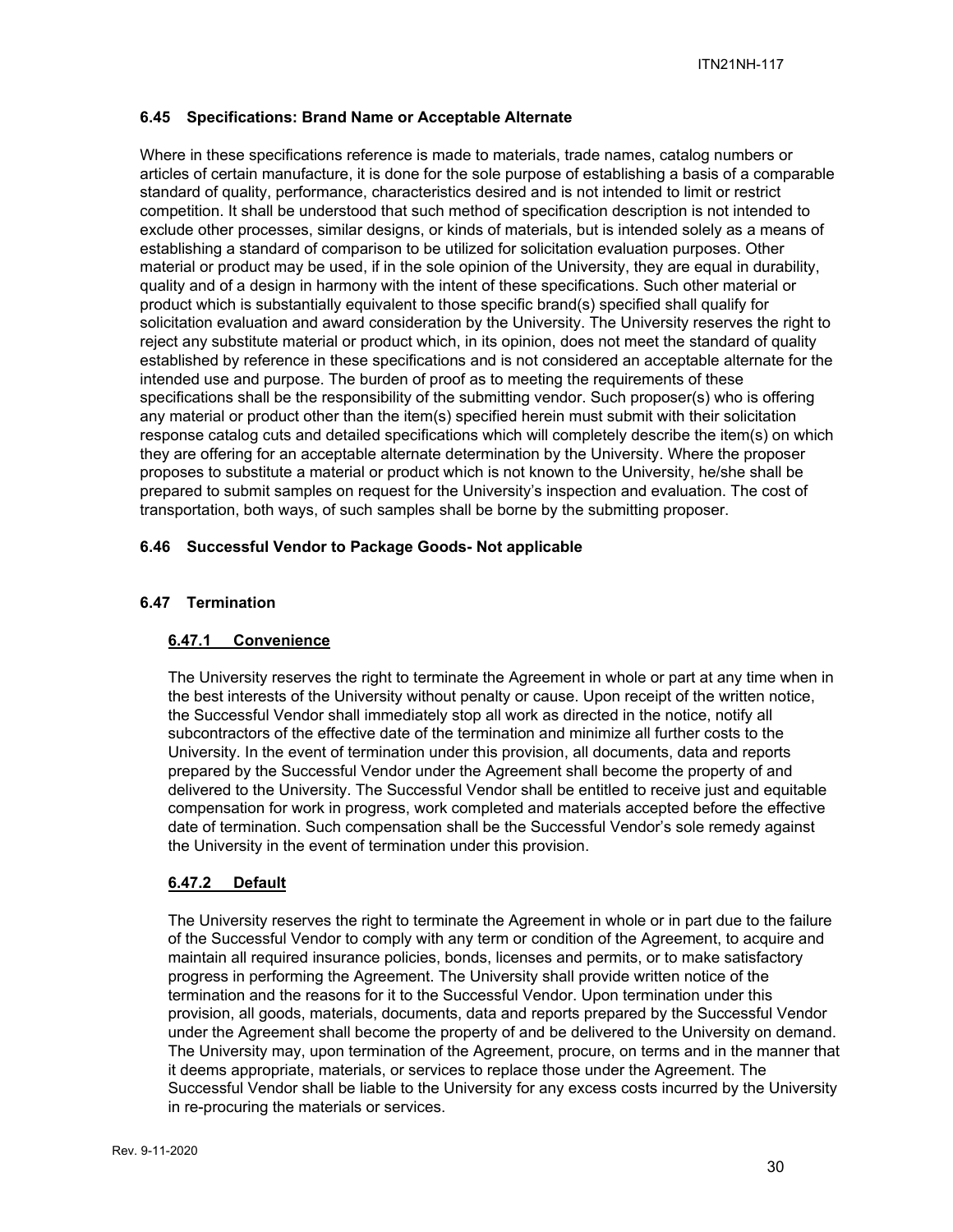## **6.47.3 Gratuities**

The University may, by written notice to the Successful Vendor, cancel the Agreement if it is discovered by the University that gratuities, in the form of entertainment, gifts or other, were offered or given by the Successful Vendor, or any agent or representative of the Successful Vendor, to any officer or employee of the University with a view toward securing favorable treatment with respect to the awarding or amending, or the making of any determinations with respect to the performing of such Agreement. In the event the Agreement is canceled by the University pursuant to this provision, University shall be entitled, in addition to any other rights and remedies, to recover or withhold the amount of the cost incurred by Successful Vendor in providing such gratuities.

## **6.47.4 Insolvency**

The University shall have the right to terminate the Agreement at any time in the event Successful Vendor files a petition in bankruptcy; or is adjudicated bankrupt; or if a petition in bankruptcy is filed against Successful Vendor and not discharged within thirty (30) days; of if Successful Vendor becomes insolvent or makes an assignment for the benefit of its creditors or an arrangement pursuant to any bankruptcy law; of if a receiver is appointed for Successful Vendor or its business.

## **6.47.5 Lack of Funds**

The State of Florida's and UF's performance and obligation to pay under this Agreement is contingent upon an annual appropriation by the Florida State Legislature. The Agreement may be canceled without further obligation on the part of the University of Florida in the event that sufficient appropriated funding is unavailable to assure full performance of the terms. The Successful Vendor shall be notified in writing of such non-appropriation as soon as reasonably possible. No penalty shall accrue to the University in the event this cancellation provision is exercised. This cancellation provision shall not be construed so as to permit the University to terminate the Agreement in order to acquire similar equipment, material, supplies or services from another party.

## **6.47.6 Stop Work Order**

The University may at any time, by written order to the Successful vendor, require the Successful Vendor to stop all or any part of the work called for by the Agreement for a period of ninety (90) days after the order is delivered to the Successful Vendor, and for any further period to which the parties may agree. The order shall be specifically identified as a Stop Work Order issued under this provision. Upon receipt of the order, the Successful Vendor shall immediately comply with its terms and take all reasonable steps to minimize the incidence of costs allocable to the work covered by the order during the period of work stoppage. If a Stop Work Order issued under this provision is canceled or the period of the order or any extension expires, the Successful Vendor shall resume work. The University shall make an equitable adjustment in the delivery schedule or Agreement price, or both, and the Agreement shall be amended in writing accordingly.

## **6.47.7 Suspension or Debarment**

The University may by written notice to the Successful Vendor immediately terminate the Agreement if the University determines that the Successful Vendor has been debarred, suspended or otherwise lawfully prohibited from participating in any public procurement activity, including but limited to, being disapproved as a subcontractor Vendor of any public procurement unit or other governmental body.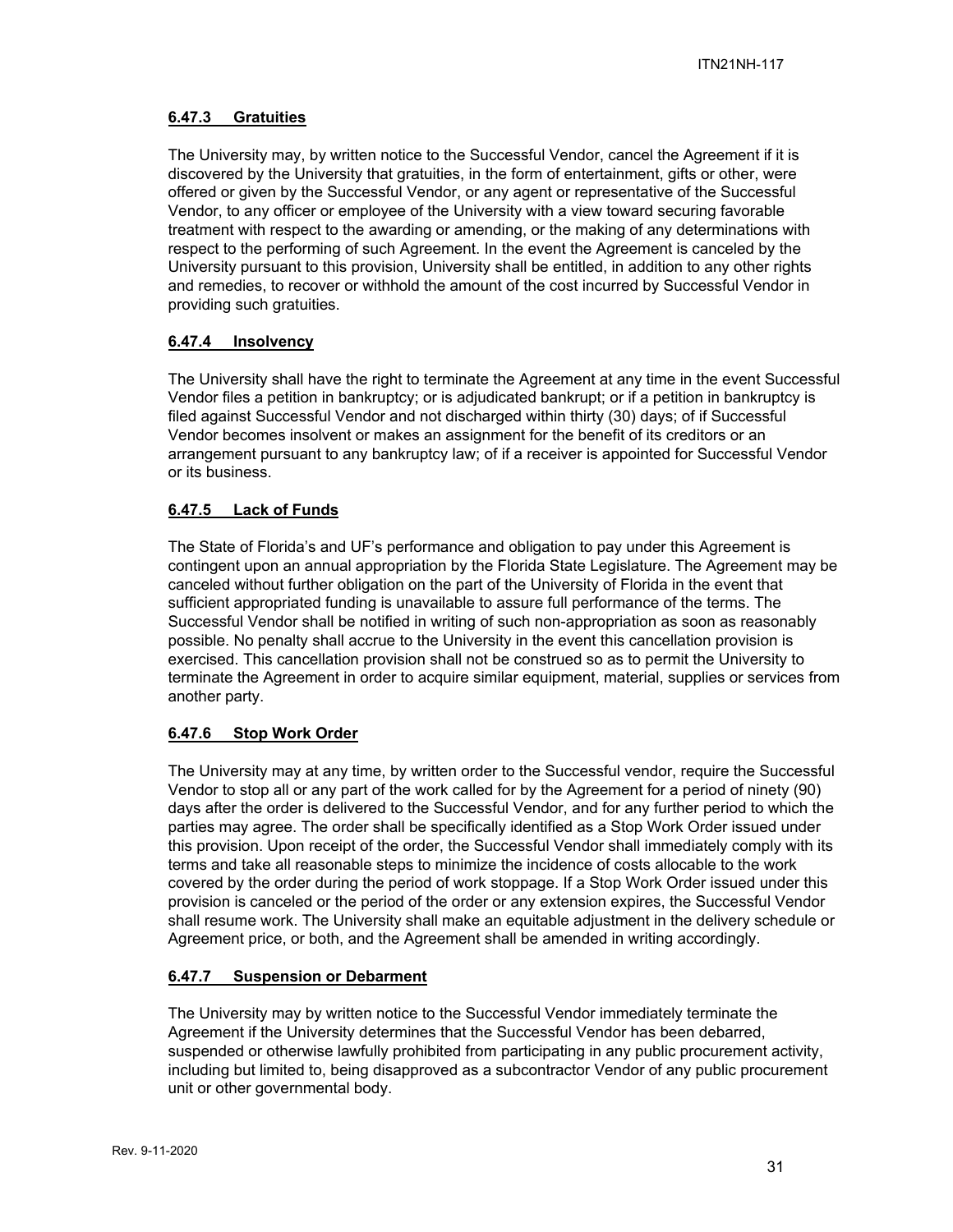## **6.47.8 Continuation of Performance Through Termination**

The Successful Vendor shall continue to perform, in accordance with the requirements of Agreement, up to the date of termination, as directed in the termination notice.

#### **6.48 Title and Risk of Loss**

The title and risk of loss of the goods and equipment shall not pass to University until University actually receives the goods and equipment at the point or points of delivery.

## **6.49 Warranties**

In addition to any implied warranties, Successful Vendor warrants that the goods furnished will conform to the specifications, drawings, and descriptions listed herein, and to the sample or samples if any, furnished by the Successful Vendor. In the event of a conflict between the specifications, drawings, and descriptions, the specifications shall govern.

#### **6.50 Payment Card Industry Data Security Standard.**

For e-commerce business and/or credit card transactions, Proposer agrees to be bound by the requirements and terms of the Rules of all applicable Card Associations, as amended from time to time, and be solely responsible for security and maintaining confidentiality of Card transactions processed by means of electronic commerce up to the point of receipt of such transactions by Bank.

Proposer is required to be in compliance with the requisites of the SAS 70 and/or Payment card Industry Data Security Standard and provide written attestation of compliance annually.

#### **6.51 Payment and Invoice Information**

All invoices will need to contain either a **UF purchase order number** or the **8-digit department ID number** of the department with which you are doing business. Please include your Tax Identification number. All invoices for payment should be submitted to the University of Florida via:

Email: UFL.invoices@edmgroup.com

Or by Fax: 1-570-496-5411

Or by Mail: University of Florida Attn: Accounts Payable PO Box 3357 Scranton, PA 18505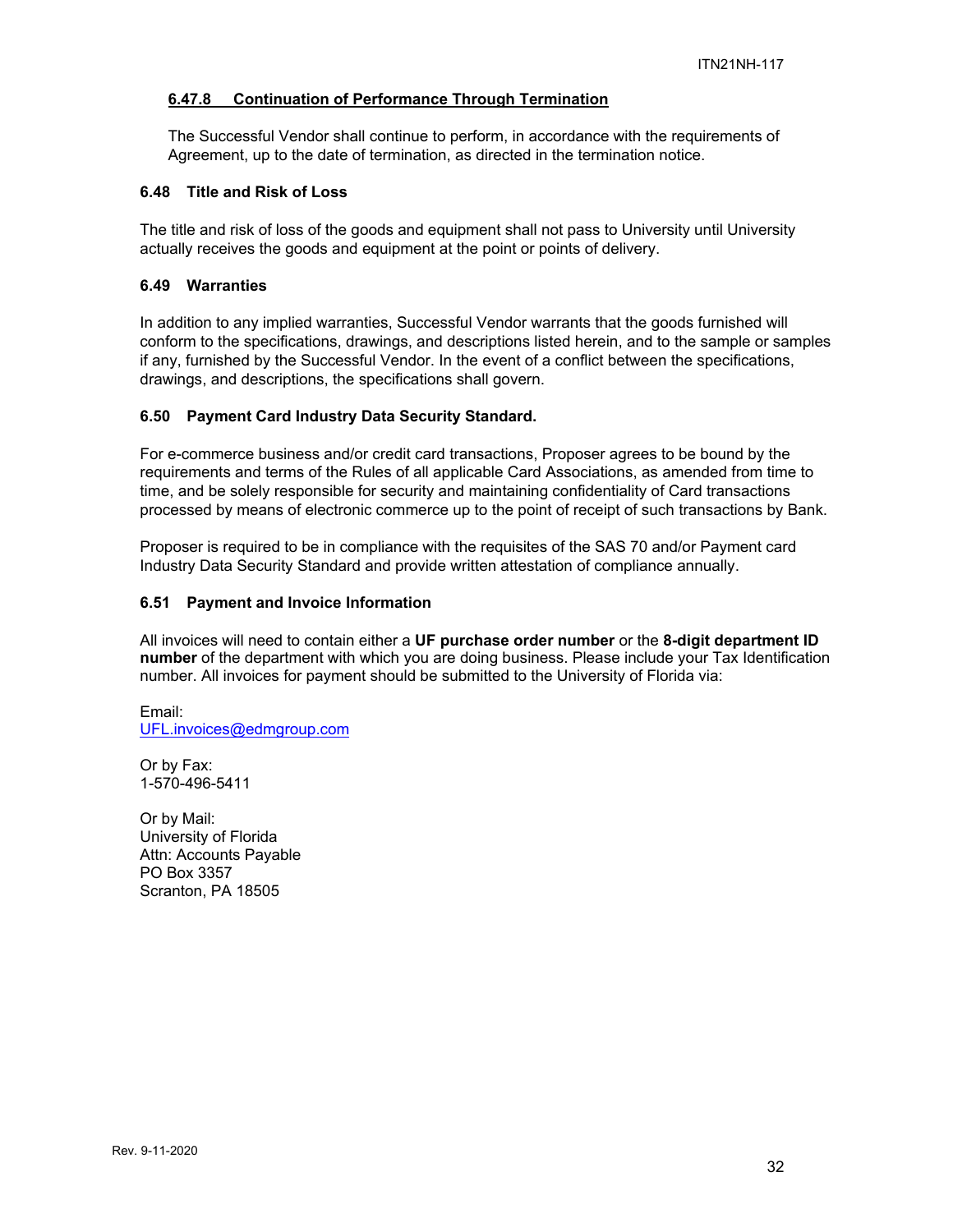#### **7.0 Certifications and Forms**

#### **7.1 Certification of Proposal**

Explanation: This certification attests to the vendor's awareness of and agreement to the content of this ITN and all accompanying provisions contained herein.

Action: Vendor is to ensure that the following certificate is duly completed and correctly executed by an authorized officer of your company.

This proposal is submitted in response to Invitation to Negotiate # ITN21NH-117 issued by the University of Florida. The undersigned, as a duly authorized officer, hereby certifies that

## (Vendor Name)

agrees to be bound by the content of this proposal and agrees to comply with the terms, conditions and provisions of the referenced Invitation to Negotiate (ITN) and any addenda thereto in the event of an award. Exceptions are to be noted as stated in the ITN. The proposal shall remain in effect for a period of ninety (90) calendar days as of the Due Date for responses to the ITN.

The undersigned certifies that to the best of his/her knowledge: (check one pf the below and provide information if required)

There is no trustee or employee of the University of Florida who has or whose Relative has an Interest in the entity or entities making this proposal or who is a natural person making this proposal.

There are trustee(s) and/or employee(s) of the University of Florida who have, and/or whose Relative(s) have, an Interest in the entity or entities making this proposal or who is a natural person making this proposal. Describe the nature of the interest held by each trustee, employee, or Relative of the trustee or employee (for example, grandson of Employee X owns the company or spouse of Employee Y is a director of the company).

"Interest" for purposes of this disclosure includes the following: director, trustee, officer, or employee of an entity, any contract with an entity (including consulting), or any partner, proprietor, stock, equity, or other ownership interest in an entity.

"Relative" for the purpose of this disclosure is an individual who is related to the trustee or employee as father, mother, son, daughter, brother, sister, uncle, aunt, first cousin, nephew, niece, husband, wife, father-in-law, mother-in-law, son-in-law, daughter-in-law, brother-in-law, sister-in-law, stepfather, stepmother, stepson, stepdaughter, stepbrother, stepsister, half brother, half sister, grandparent, great grandparent, grandchild, great grandchild, step grandparent, step great grandparent, step grandchild, step great grandchild, person who is engaged to be married to the trustee or employee or who otherwise holds himself or herself out as or is generally known as the person whom the trustee or employee intends to marry or with whom the trustee or employee intends to form a household, or any other natural person having the same legal residence as the trustee or employee"

The undersigned further certifies that their firm (check one) \_\_\_**IS** *or* \_\_\_**IS NOT** currently debarred, suspended, or proposed for debarment by any federal entity. The undersigned agrees to notify the University of any change in this status, should one occur, until such time as an award has been made under this procurement action.

Person(s) authorized to negotiate in good faith on behalf of this firm for purposes of this Invitation to Negotiate are:

Name: example and the set of  $\blacksquare$  Title:  $\blacksquare$